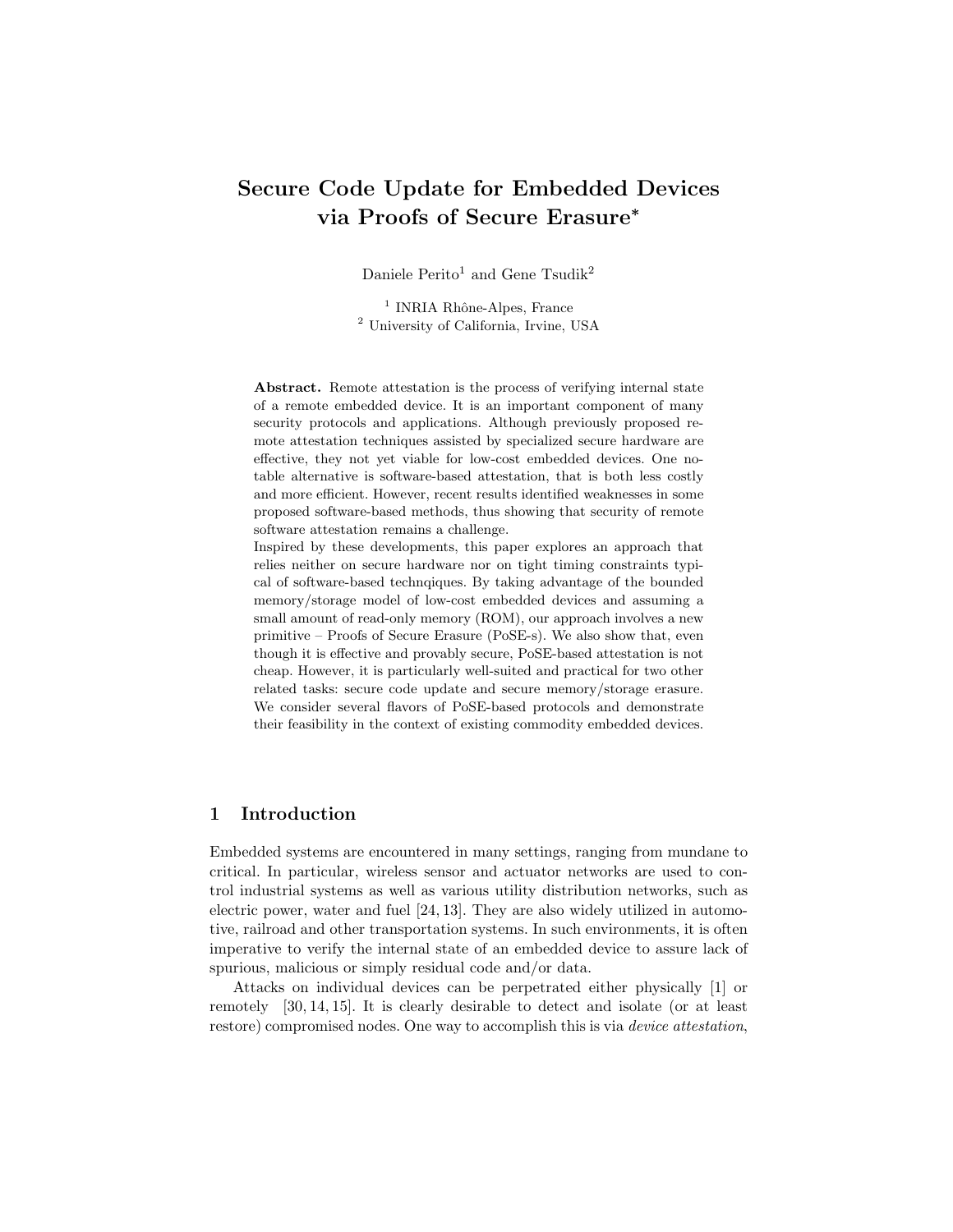a process whereby a trusted entity (e.g., a base station or a sink) verifies that an embedded device is indeed running the expected application code and, hence, has not been compromised. In recent years, several software-based attestation protocols have been proposed [27, 29, 31]. The goal of these protocols is to verify the trustworthiness of resource-constrained systems, without requiring dedicated tamper-resistant hardware or physical access to the device. Attestation based on tamper-resistant hardware [12], though effective [17], is not yet viable on low-cost commodity embedded devices. Furthermore, hardware attestation techniques, while having stronger security properties, ultimately rely on a per-device TPM and the availability of a trusted BIOS that begins attestation at boot time.

In contrast, remote software attestation typically involves a challengeresponse interaction, whereby a trusted entity, the verifier, challenges a remote system, called the prover, to compute a cryptographic checksum of its internal state, i.e., code memory, registers and program counter. Depending on the specific scheme, the prover either computes this checksum using a fixed checksum routine and a nonce [29], or downloads a new routine from the verifier as part of the protocol [31]. The checksum routine sequentially updates the checksum value by loading and processing device memory blocks. Since the verifier is assumed to know the exact memory contents and hardware configuration of the prover, it can compute the expected checksum value and match it with the prover's response. If there is a match, the prover is assumed to be *clean*; otherwise, either it has been compromised or a fault has occurred. In either case, appropriate actions can be taken by the verifier.

Recently, several proposed software-based attestation schemes were shown to be vulnerable [9] to certain attacks, summarized in Section 2. These negative results show that software-based attestation remains to be an interesting and important research challenge.

To summarize, hardware-based attestation techniques are not quite practical for current and legacy low-cost embedded systems. Whereas, state-of-the-art in software-based attestation offers unclear (or, at best, ad hoc) security guarantees. These factors motivate us to look for alternative approaches. Specifically, in this paper we zoom out of just attestation and consider a broader issue of secure remote code update. To obtain it, we introduce a new cryptographic primitive called a Proof of Secure Erasure (PoSE). We suggest some simple PoSE constructs based on equally simple cryptographic building blocks. This allows us, in contrast to prior software-based attestation techniques, to obtain provable security guarantees, under reasonable assumptions.

Our approach can be used to obtain several related security properties for remote embedded devices. The most natural application is secure memory erasure. Embedded devices might collect sensitive or valuable data that – after being uploaded to a sink or a base station – must be securely erased. Also, if code resident on an embedded device is sensitive or proprietary, it might eventually need to be securely erased by a remote controller. We note that secure erasure may be used as a prelude to secure code update or attestation. This is because, after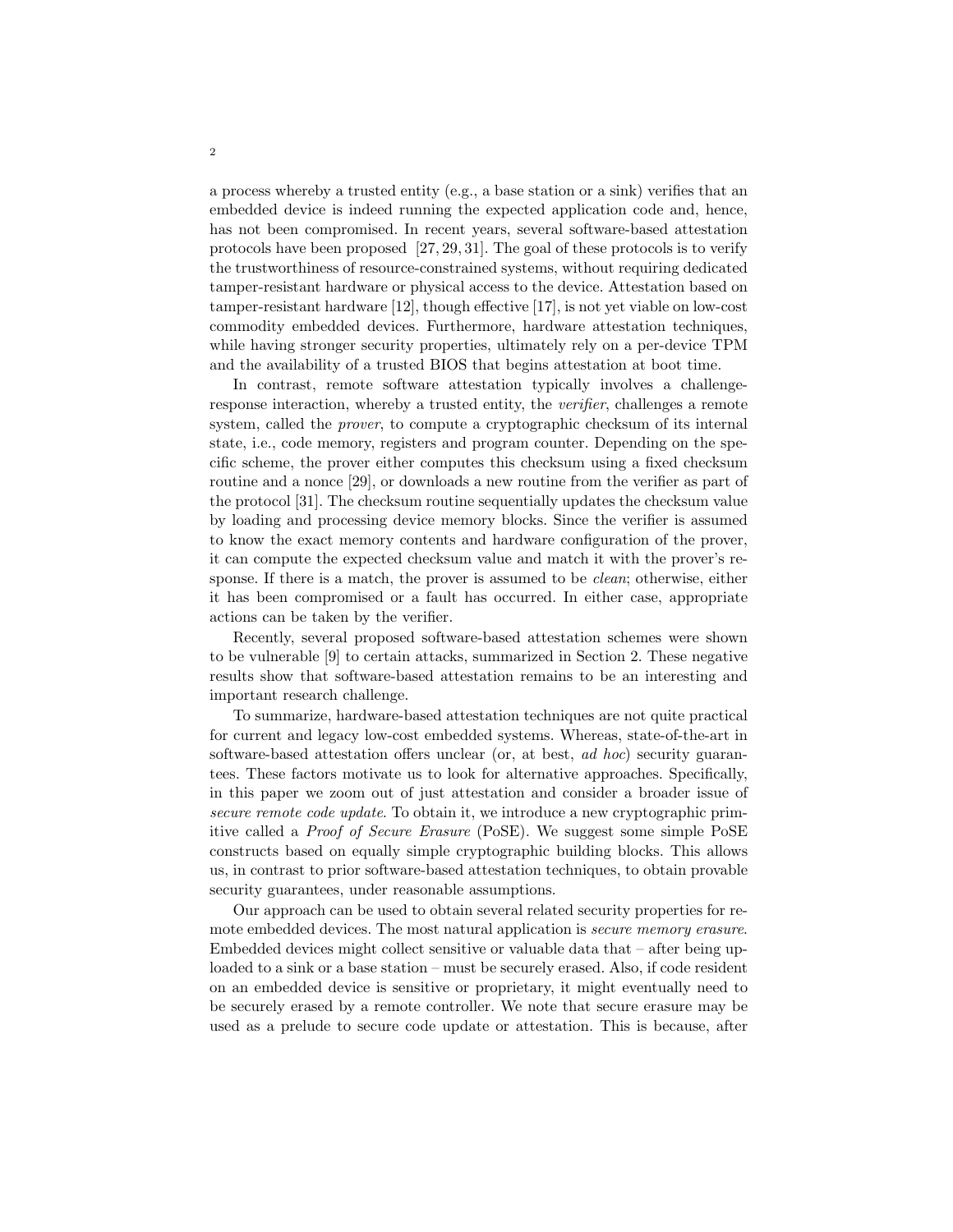secure erasure of all prior state, new (or old) code can be downloaded onto an embedded device with the assurance that no other code or data is being stored. The intended contribution of this paper is three-fold:

- 1. We suggest a simple, novel and practical approach to secure erasure, code update and attestation that falls between (secure, but costly) hardware-based and (efficient, but uncertain in terms of security) software-based techniques.
- 2. We show that the problem of secure remote code update can be addressed using Proofs of Secure Erasure (PoSE-s).
- 3. We propose several PoSE variants and analyze their security as well as efficiency features. We also assess their viability on a commodity sensor platform.

Organization: Section 2 reviews related work. Next, Section 3 describes the envisaged network environment and states our assumptions. Section 4 presents our design rationale, followed by proposed protocols in Section 5. Implementation, experiments and performance issues are discussed in Section 6. Limitations and directions for future work are addressed in Section 7. An extension to support multi-device attestation is deferred to Appendix A.

## 2 Related work

We now summarize related work, which generally falls into either software- or hardware-based attestation methods. We also summarize some relevant cryptographic constructs.

#### 2.1 Hardware attestation

Static Integrity Measures: Secure boot [2] was proposed to ensure a chain of trusted integrity checks, beginning at power-on with the BIOS and continuing until the kernel is loaded. These integrity checks compare the computation of a cryptographic hash function with a signed value associated with the checked component. If one of the checks fails, the system is rebooted and brought back to a known saved state.

Trusted Platform Module (TPM) is a secure coprocessor that stores an integrity measure of a system according to the specifications of the Trusted Computing Group (TCG) [34]. Upon boot, the control is passed to an immutable code base that computes a cryptographic hash of the BIOS, hash that is then securely stored in the TPM. Later, control is passed to the BIOS and the same procedure is applied recursively until the kernel is loaded. In contrast to secure boot, this approach does not detect integrity violations, instead the task is left to a remote verifier to check for integrity.

[25] proposed to extend the functionality of the TPM to maintain a chain of trust up to the application layer and system configuration. In order to do so,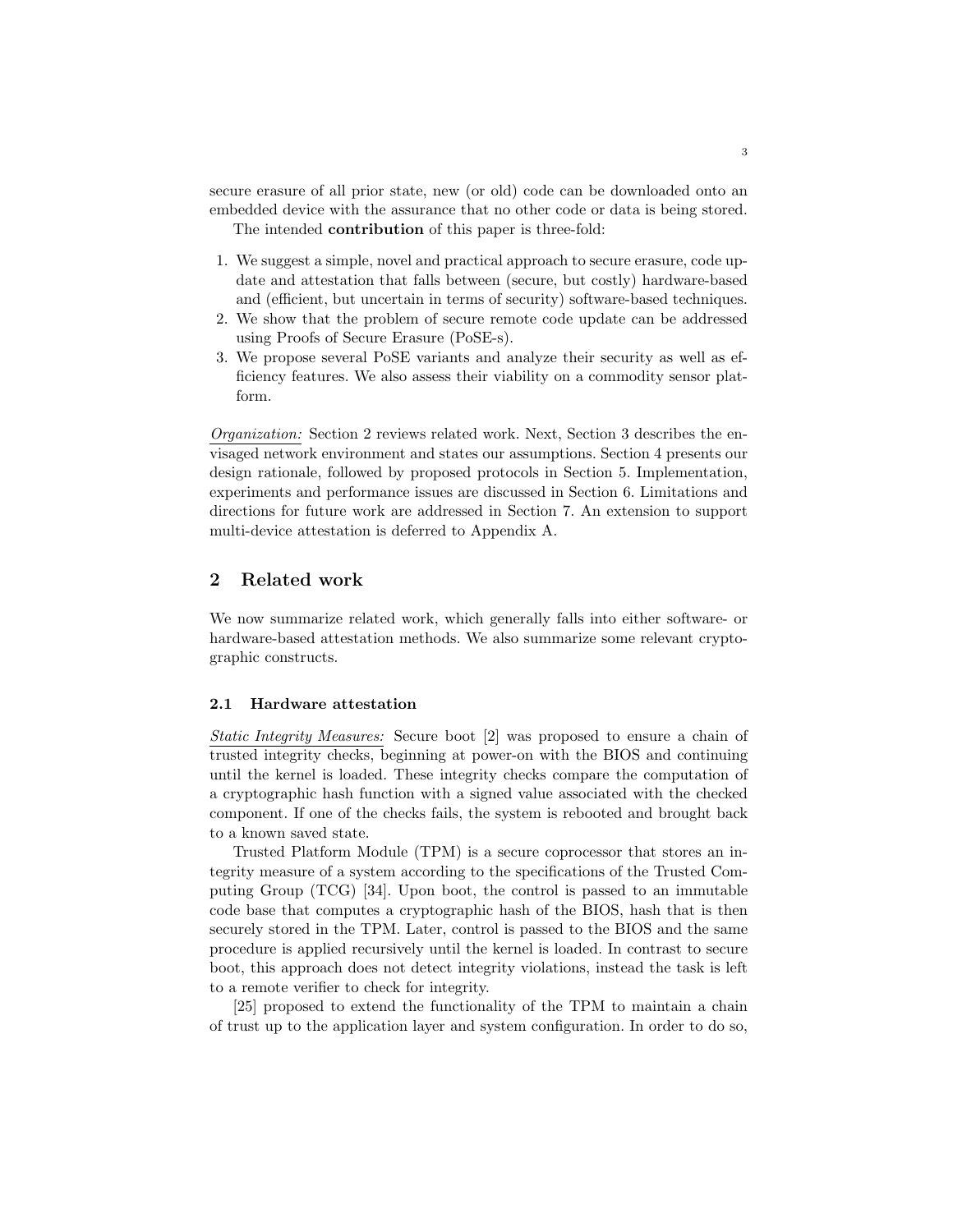they extend the Linux kernel to include a new system call that measures files and adds the checksum in a list stored by the kernel. The integrity of this list is then sealed in the TPM. A similar goal is pursued in NGSCB [12], that takes a more radical approach by partitioning a system in a trusted and an untrusted part, each running a separate operating system, where only the trusted part is checked.

Dynamic Integrity Measures: In [21], the use of TPM is extended to provide system integrity checks of run-time properties with ReDAS (Remote Dynamic Attestation System). At every system call, a kernel module checks the integrity of constant properties of dynamic objects, e.g., invariant relations between the saved frame pointer and the caller's stack frame. Upon detection of an integrity violation, the kernel driver seals the information about the violation in the TPM. A remote verifier can ask the prover to send the sealed integrity measures and thus verify that no integrity violations occurred. However ReDAS only checks for violations of a subset of the invariant system properties and nothing prevents an adversary to succeed in subverting a system without modifying the properties checked by ReDAS. Extending the set of attested properties is difficult due to the increased number of false positives generated by this approach, for example in case of dynamic properties classified as invariants by mistake.

#### 2.2 Software attestation

Most software-based techniques rely on challenge-response protocols that verify the integrity of code memory of a remote device: an attestation routine on the prover computes a checksum of its memory along with a challenge supplied by the verifier. In practice, memory words are read sequentially and fed into the attestation function. However, this simple approach does not guarantee that the attestation routine is computed faithfully by the prover. In other words, a prover can deviate (via some malicious code) from its expected behavior and still compute a correct checksum, even in the presence of some malicious memory content.

Time-based attestation: SWATT [29] is a technique that relies on response timing to identify compromised code: memory is traversed using a pseudo-random sequence of indexes generated from a unique seed sent by the verifier. If a compromised prover wants to pass attestation, it has to redirect some memory accesses to compute a correct checksum. These redirections are assumed to induce a remotely measurable delay in the attestation that can be used by the verifier to decide whether to trust the prover's response. The same concept is used in [27] where, the checksum calculation is extended to include also dynamic properties, e.g., the program counter or the status register. Furthermore the computation is optimised by having the checksum computed only on the attestation function itself.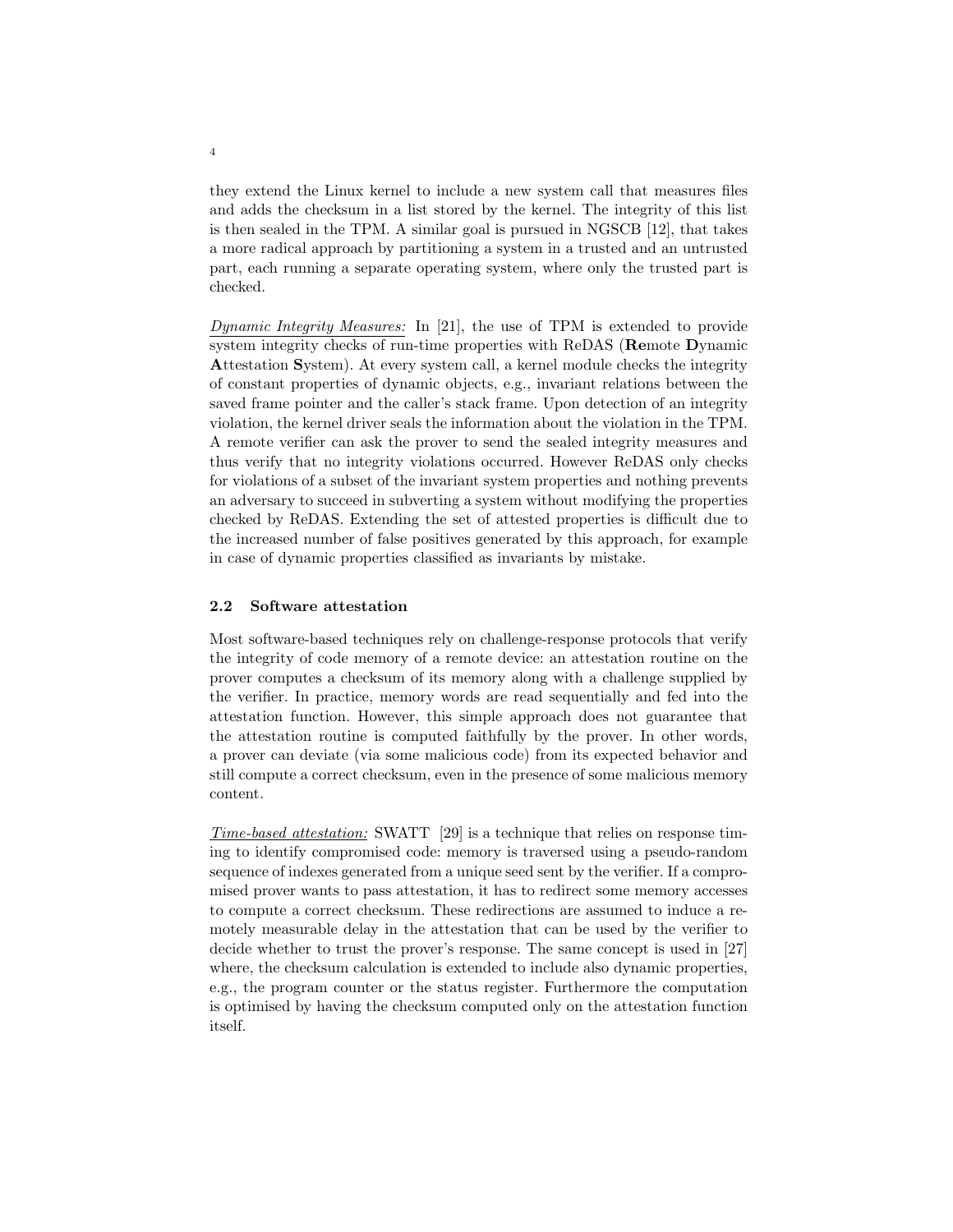

Fig. 1: Generic remote attestation.

Jakobsson, et al. [18] proposed an attestation scheme to detect malware on mobile phones. This attestation scheme relies on both careful response timing and memory filling. Timing is used to measure attestation computation as well as external memory access and wireless links. Security of this approach depends on a number of hardware-specific details (e.g., flash memory access time). Hence, formal guarantees and portability to different platforms appear difficult to achieve.

Memory-based attestation: In [35] sensors collaborate to attest the integrity of their peers. At deployment time, each empty node's memory is filled with randomness, that is supposed to prevent malicious software from being stored, without deleting some parts of the original memory. A similar approach is taken in [10], but, instead of relying on pre-deployed randomness, random values are generated using a PRF seeded by a challenge sent by the verifier and are used to fill the prover's memory. However, this does not assure compliance to the protocol of a malicious node that could trade computation for memory and still produce a valid checksum.

Gatzer et al. [16] suggest a method where random values are sent to a low-end embedded device (e.g., a SIM card) and then read back by the verifier, together with the attestation routine itself (called *Quine* in the paper). This construction, while quite valid, was only shown to be effective on an 8-bit Motorola MCU with an extremely simple instruction set. Also, this scheme applies only to RAM, whereas, we our approach aims to verify all memory/storage of an embedded device.

Attestation based on self-modifying code: [31] proposed to use a distinct attestation routine for each attestation instance. The routine is transferred right before the protocol is run and uses self-modifying code and obfuscation techniques to prevent static analysis. Combined with timing of responses, this makes it difficult for the adversary to reverse-engineer the attestation routine fast enough to cheat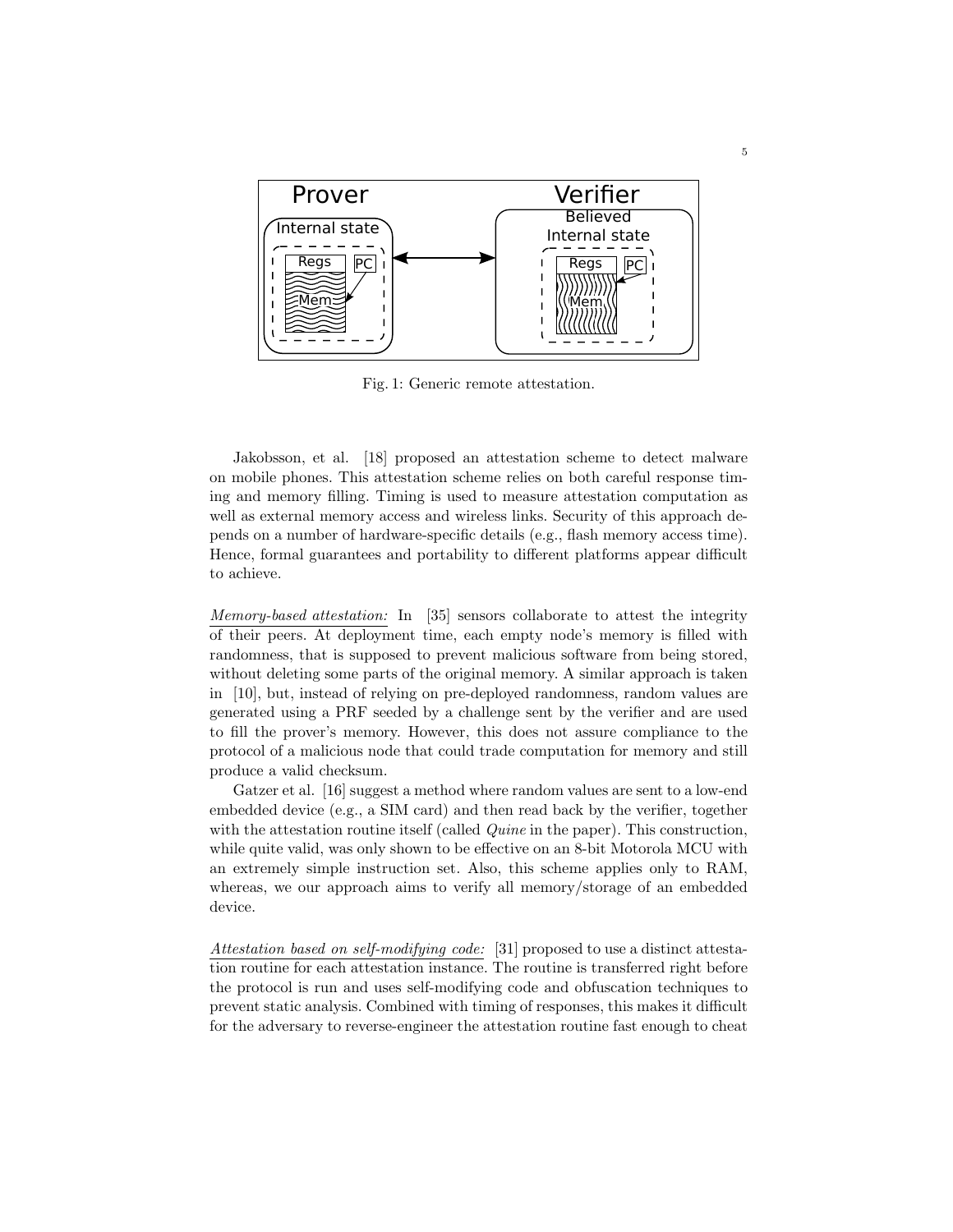the protocol and produce a valid (but forged) result. However, this approach relies on obfuscation techniques that are difficult to prove secure. Furthermore, some such techniques are difficult to implement on embedded systems, where code is stored in flash memory programmable only by pages.

Attacks: Recently, [9] demonstrated several flaws and attacks against some software attestation protocols. Attacks can be summarized as: failure to verify other memories apart from code memory (exploited through ROP attacks [30]); insufficient non-linearity in time-based attestation routines, which could be exploited to generate correct results over forged memory; failure to recognize that legitimate code memory can be compressed and thus save space for malicious code, while still remaining accessible for attestation. Also, [32] points out that sideeffects, such as cache misses, are not sufficient to check software integrity using time-based approaches such as [20].

#### 2.3 Provable Data Possession and Proofs of Retrievability

The problem at hand bears some resemblance to Provable Data Possession (PDP) [3, 4] and Proof of Retrievability (POR) schemes [19]. However, this resemblance is superficial. In settings envisaged by POR and PDP, a resource-poor client outsources a large amount of data to a server with an unlimited storage capacity. The main challenge is for a client to efficiently and repeatedly verify that the server indeed stores all of the client's data. This is markedly different from attestation where the prover (embedded device) must not only prove that it has the correct code, but also that it stores nothing else. Another major distinction is that, in POR and PDP, the verifier (client) is assumed not to keep a copy of its outsourced data. Whereas, in our setting, the verifier (base station) obviously keeps a copy of any code (and/or data) that embedded devices must store.

#### 2.4 Memory-Bounded Adversary

Cryptographic literature contains a number of results on security in the presence of a memory-bounded adversary [8]. Our setting also features an adversary in the guise of a memory-limited prover. However, the memory-bounded adversary model involves two or more honest parties that aim to perform some secure computation. Whereas, in our case, the only honest party is the verifier and no secrets are being computed as part of the attestation process.

## 3 Assumptions and Adversary Model

Secure code update involves a *verifier*  $V$  and a *prover*  $P$ . Internal state of  $P$  is represented by a tuple  $S = (M, RG, pc)$  where M denotes P's memory of size n (in bits),  $RG = rg_1, ..., rg_m$  is the set of registers and pc is the program counter.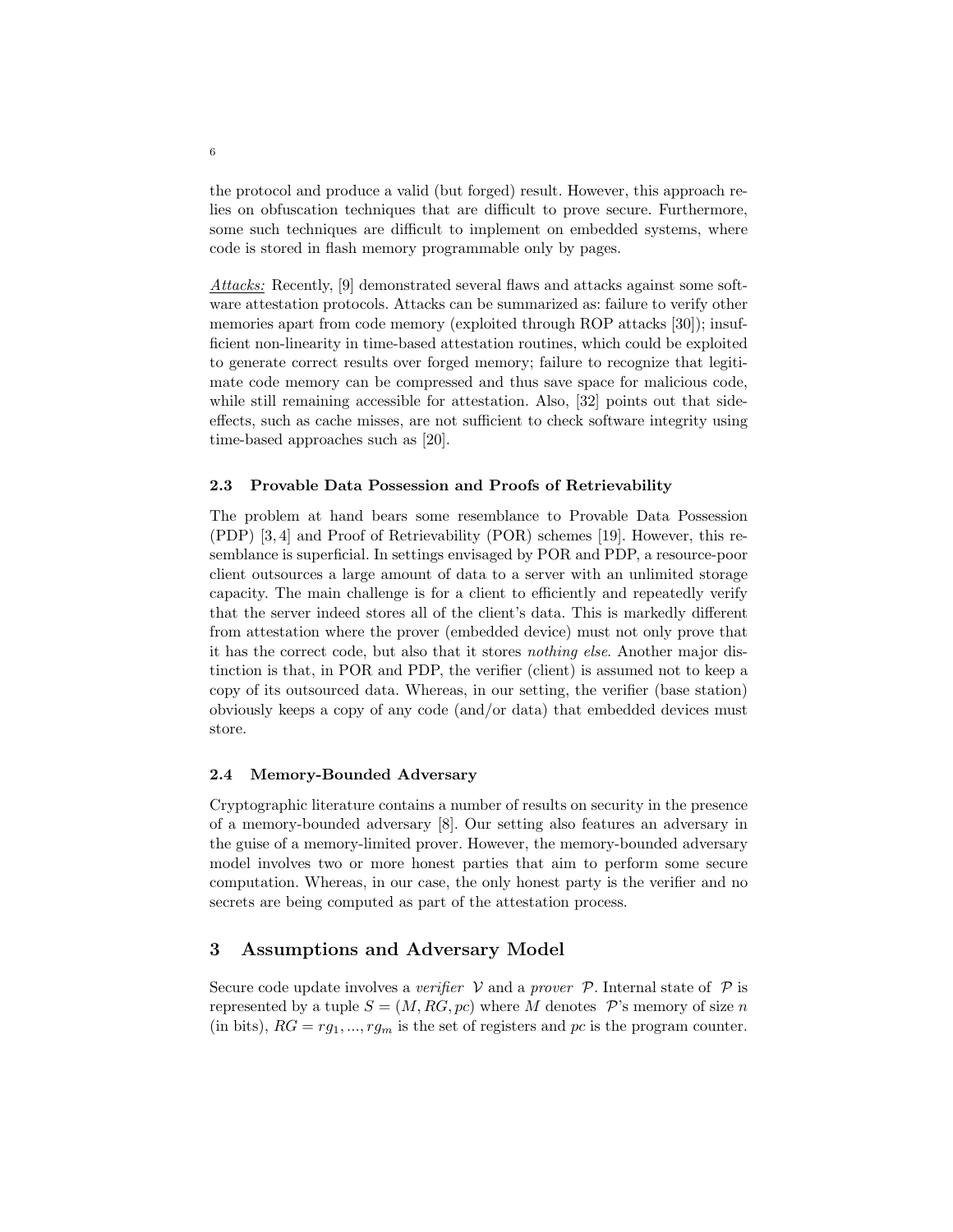We refer to  $S_P$  as the real internal state of the prover and  $S_V$  the internal state of the prover, as viewed by the verifier. Secure code update can be viewed as a means to ensure that  $S_V = S_P$ . Our notation is reflected in Table 1.

| $\ldots$ |                                                                          |  |  |  |
|----------|--------------------------------------------------------------------------|--|--|--|
|          | $X \longleftarrow Y$ : $Z Y$ sends message Z to X                        |  |  |  |
|          | $X_1, , X_t \Longleftarrow Y : Z Y$ multicasts message Z to $X_1, , X_t$ |  |  |  |
|          | $V$  Verifier                                                            |  |  |  |
|          | $P$ Prover                                                               |  |  |  |
|          | $ADV$ Adversary                                                          |  |  |  |
|          | $M$  Prover's contiguous memory                                          |  |  |  |
|          | $M[i] i$ -th bit in $M$ $(0 \leq i \leq n)$                              |  |  |  |
|          | $n\vert$ Bit-size of M                                                   |  |  |  |
|          | $RG Prover's registers r g_1, , r g_m$                                   |  |  |  |
|          | $pc$ Prover's program counter                                            |  |  |  |
|          | $S_P = (M, R, pc)$ Prover's internal state                               |  |  |  |
|          | $S_V$ Verifier' view of Prover's internal state                          |  |  |  |
|          | $R_1R_n$ Verifier's <i>n</i> -bit random challenge                       |  |  |  |
|          | $C_1C_n n\text{-bit program code (see below)}$                           |  |  |  |
|          | $k$  Security parameter                                                  |  |  |  |
|          | $K$  MAC key                                                             |  |  |  |
|          |                                                                          |  |  |  |

Table 1: Notation Summary.

 $P$  is assumed to be a generic embedded device – e.g., a sensor, an actuator or a computer peripheral – with limited memory and other forms of storage. For the ease of exposition, we assume that all  $\mathcal{P}$ 's storage is homogeneous and contiguous. (This assumption can be easily relaxed, as discussed in section 6.2) From here on, the term "memory" is used to denote all writable storage on the device. The verifier is a comparatively powerful computing device, e.g., a laptop-class machine.

Our protocol aims to ascertain the internal state of  $P$ . The adversary is a program running in the prover's memory, e.g., a malware or a virus. Since the adversary executes on  $P$ , it is bounded by the computational capabilities of the latter, i.e., memory size n.

We assume that the adversary cannot modify hardware configuration of  $\mathcal{P}^1$ , i.e., all anticipated attacks are software-based. The adversary has complete read- /write access to  $\mathcal{P}$ 's memory, including all cryptographic keys and code. However, in order to achieve provable security, our protocol relies on the availability of a small amount of Read-Only Memory (ROM) that the adversary can read, but not modify. Finally, the adversary can perform both passive (such as eavesdropping) and active (such as replay) attacks. An attack succeeds if the compromised

<sup>&</sup>lt;sup>1</sup>In fact, one could easily prove that software attestation is in general impossible to achieve against hardware modifications.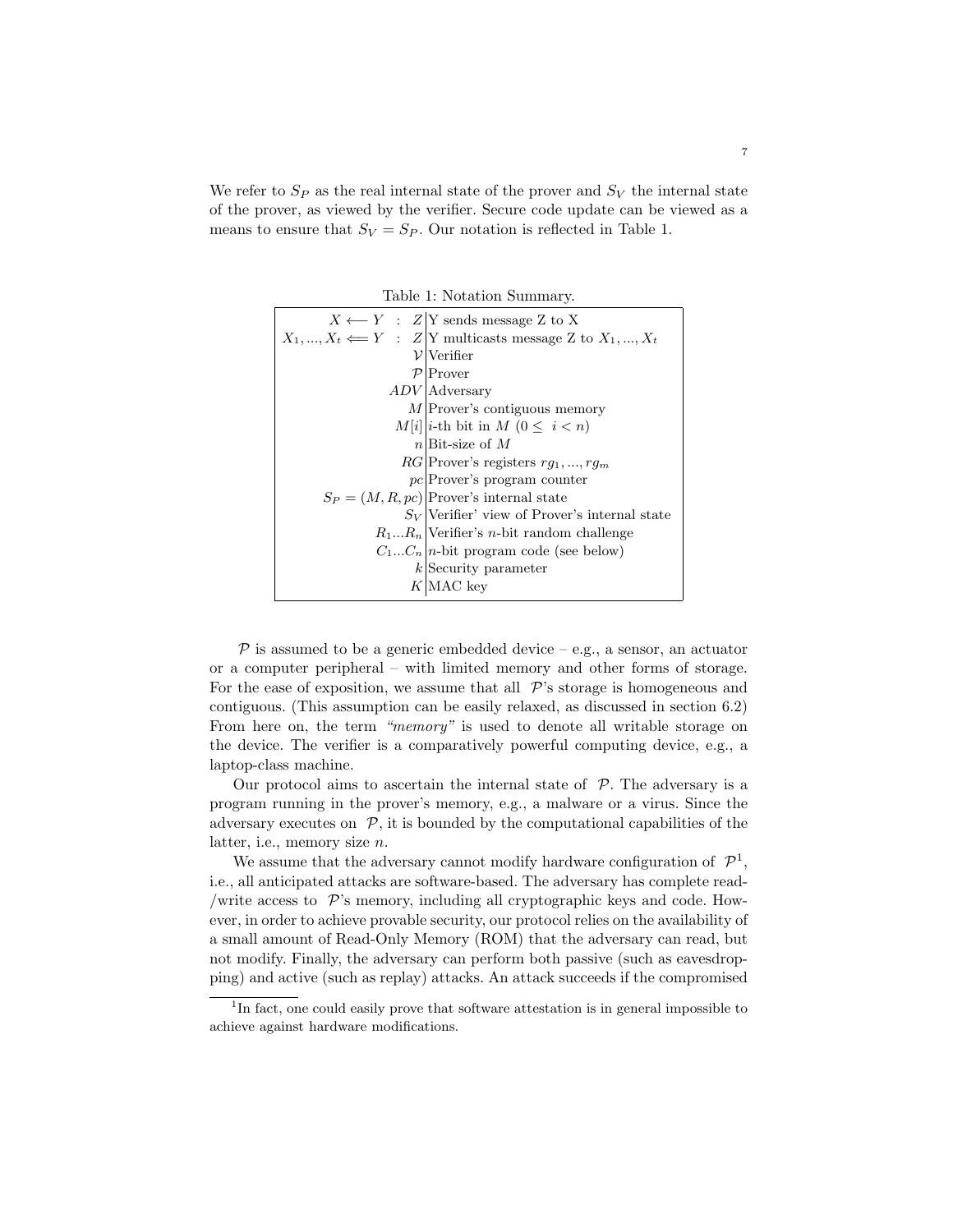P device passes the attestation protocol despite presence of malicious code or data.

We note that ROM is not unusual in commodity embedded systems. For example, the Atmel ATMEGA128 micro-controller allows a small portion of its flash memory to be designated as read-only. Writing to this memory portion via software becomes impossible and can only be enabled by physically accessing the micro-controller with an external debugger.

As in prior attestation literature, [10, 23, 26–29, 31, 35], we assume that the compromised prover device does not have any real time help. In other words, during attestation, it does not communicate with any other party, except the verifier. Put another way, the adversary maintains complete radio silence during attestation. In all other respects, the adversary's power is assumed to be unlimited.

## 4 Design Rationale

Our design rationale is simple and based on three premises:

- First, we broaden our scope beyond attestation, to include both secure memory erasure and secure code update. In the event that the updated code is the same as the prior code, secure code update yields secure code attestation. We thus consider secure code update to be a more general primitive than attestation.
- Second, we consider two ways of obtaining secure code update: (1) download new code to the device and then perform code attestation, or, (2) securely erase everything on the device and then download new code. The former brings us right back to the problematic software-based attestation, while the latter translates into a simpler problem of secure memory erasure, followed by the download of the new code. We naturally choose the latter.

Correctness of this approach is intuitive: since the prover's memory is strictly limited, its secure erasure implies that no prior data or code is resident; except for a small amount of code in ROM, which is immutable. Because the adversary is assumed to be passive during code update, download of new code always succeeds, barring any communication errors.

 $-$  Third, based on the above, we do not aim to *detect* the presence of any malicious code or extraneous data on the prover. Instead, our goal is to make sure that, after erasure or secure code update, no malicious code or extraneous data remains.

Because our approach entails secure erasure of all memory, followed by the code download, it might appear to be very inefficient. However, as discussed in subsequent sections, we use the aforementioned approach as a base case that offers unconditional security. Thereafter, we consider ways of improving and optimizing the base case to obtain appreciably more practical solutions.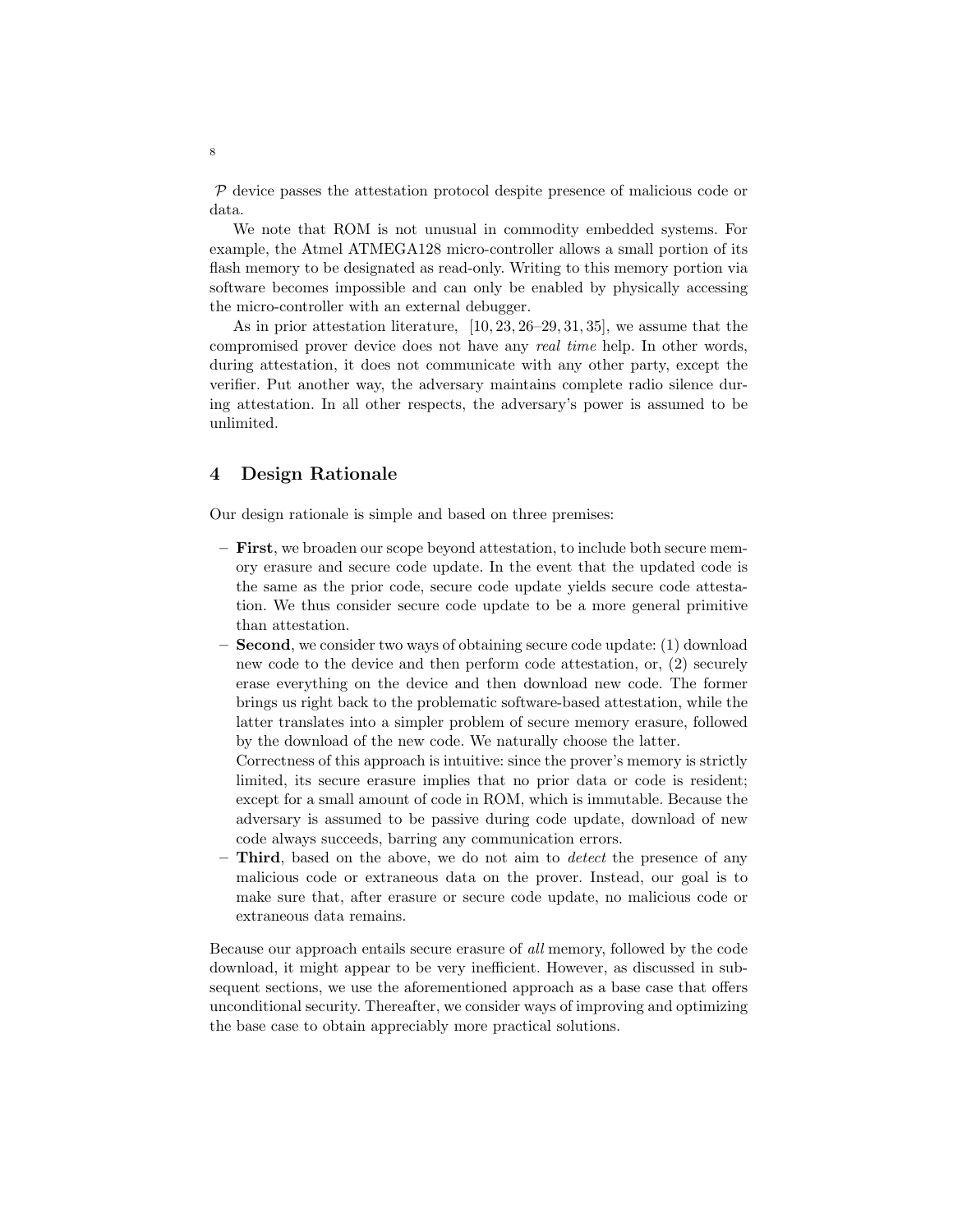## 5 Secure Code Update



Fig. 2: Prover's Memory during Protocol Execution

The base case for our secure code update approach is depicted in Figure 3. It is essentially a four-round protocol, where:

- Rounds one and two comprise secure erasure of all writable memory contents.
- Rounds three and four represent code update.

Note that there is absolutely no interleaving between any adjacent rounds. The "evolution" of prover's memory during the protocol is shown in Figure 2.

| $\begin{array}{rcl} \n\begin{array}{rcl} \n\end{array} \n\begin{array}{rcl} \n\end{array} \n\begin{array}{rcl} \n\end{array} \n\rightarrow \n\begin{array}{rcl} \n\end{array} \n\rightarrow \n\begin{array}{rcl} \n\end{array} \n\rightarrow \n\begin{array}{rcl} \n\end{array} \n\rightarrow \n\begin{array}{rcl} \n\end{array} \n\rightarrow \n\begin{array}{rcl} \n\end{array} \n\rightarrow \n\begin{array}{rcl} \n\end{array} \n\rightarrow \n\begin{array}{rcl} \n\end{array} \n\rightarrow \n\begin{array}{rcl}$ |  |                                                                                                                                                               |
|-------------------------------------------------------------------------------------------------------------------------------------------------------------------------------------------------------------------------------------------------------------------------------------------------------------------------------------------------------------------------------------------------------------------------------------------------------------------------------------------------------------------------|--|---------------------------------------------------------------------------------------------------------------------------------------------------------------|
| $\begin{array}{rcl} \hline \end{array} \begin{array}{rcl} \hline \end{array} \begin{array}{rcl} \mathcal{P} & \longrightarrow \mathcal{V} & : & R_1, , R_n \end{array}$                                                                                                                                                                                                                                                                                                                                                 |  |                                                                                                                                                               |
| $\begin{array}{r} \begin{array}{r} \end{array} \begin{array}{r} 3 \end{array} \begin{array}{r} \mathcal{P} \end{array} \leftarrow \mathcal{V} \begin{array} \therefore C_1, , C_n \end{array}$                                                                                                                                                                                                                                                                                                                          |  |                                                                                                                                                               |
|                                                                                                                                                                                                                                                                                                                                                                                                                                                                                                                         |  | $\begin{array}{cccc} \begin{bmatrix} 4 \end{bmatrix} & \mathcal{P} & \longrightarrow & \mathcal{V} & \colon \text{ACK} \text{ or } H(C_1, , C_n) \end{array}$ |

Fig. 3: Base Case Protocol

As mentioned earlier, we assume a small ROM unit on the prover. In the base case, ROM houses two functions: read-and-send and receive-and-write. During round one, receive-and-write is used to receive a random bit  $R_i$  and write it in location  $M[i]$ , for  $0 \le i < n$ . At round two, read-and-send reads a bit from location  $M[i]$  and sends it to the prover, for  $0 \le i \le n$ . (In practice, read and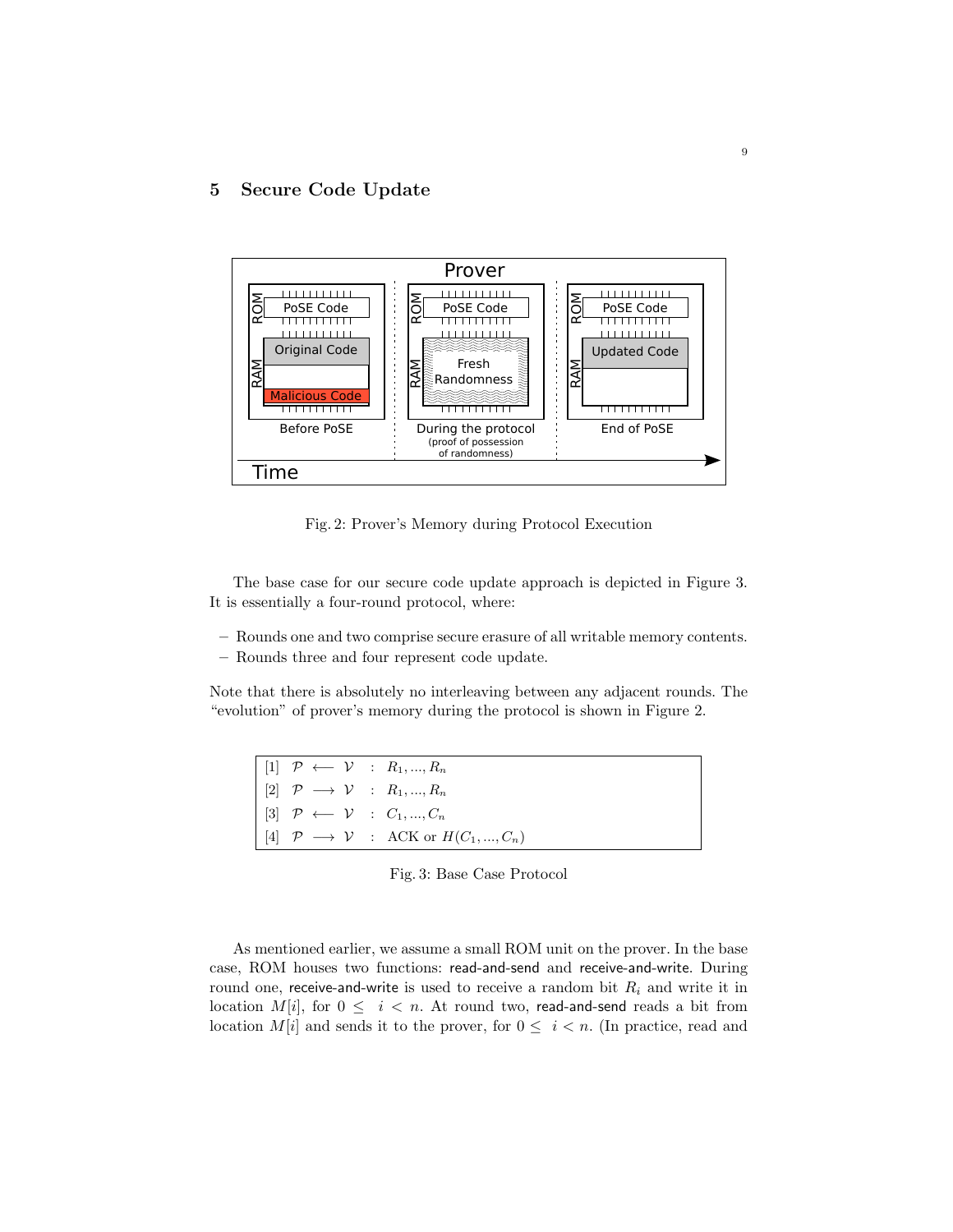write operations involve *words* and not individual bits. However, this makes no difference in our description.)

If we assume that the  $V \leftrightarrow \mathcal{P}$  communication channel is lossless and errorfree, it suffices for round four to be a simple acknowledgement. Otherwise, round four must be a checksum of the code downloaded in round three. In this case, the checksum routine must reside in ROM; denoted by  $H()$  in round four of Figure 3. In the event of an error, the entire procedure is repeated.

#### 5.1 Efficient Proof of Secure Erasure

As shown in Figure 3, secure erasure is achieved by filling prover's memory with verifier-selected randomness, followed by the prover returning the very same randomness to the verifier. On the prover, these two tasks are executed by the ROM-resident read-and-send and receive-and-write functions, respectively.

It is easy to see that, given our assumptions of: i) adversary's software only attacks, ii) prover's fixed-size memory  $M$ , iii) no hardware modification of compromised provers, and iv) source of true randomness on the verifier, the proof of secure erasure holds. In fact, the security of erasure is unconditional, due to lack of any computational assumptions.

Unfortunately, this simple approach is woefully inefficient as it requires a resource-challenged  $P$  to send and receive n bits. This prompts us to consider whether secure erasure can be achieved by either  $(1)$  sending fewer than n bits to  $P$  in round one, or (2) having P respond with fewer than n bits in round two. We defer (1) to future work. However, if we sacrifice unconditional security, bandwidth in round two can be reduced significantly.

One way to reduce bandwidth is by having  $P$  return a fixed-sized function of entire randomness received in round one. However, choosing this function is not entirely obvious: for example, simply using a cryptographically suitable hash function yields an insecure protocol. Suppose we replace round two with  $CHK =$  $H(R_1, ..., R_n)$  where  $H()$  is a hash function, e.g., SHA. Then, a malicious  $P$  can start computing  $CHK$  in real time, while receiving  $R_1, ..., R_n$  during round one, without storing these random values.

An alternative is for  $P$  to compute a MAC (Message Authentication Code) using the last k bits of randomness – received from  $V$  in round one – as the key. (Where  $k$  is sufficiently large, i.e., at least 128 bits.) A MAC function can be instantiated using constructs, such as AES CBC-based MAC [7], AES CMAC or HMAC [6] However, minimum code size varies, as discussed in Section 6. In this version of the protocol, the MAC function must be stored in ROM. Clearly, a function with the lowest memory utilization is preferable in order to minimize the amount of working memory that  $P$  needs to reserve for computing MAC-s. **Claim:** Assuming a cryptographically strong source of randomness on  $V$  and a cryptographically strong MAC function, the following 2-round protocol achieves secure erasure of all writable memory  $M$  on  $\mathcal{P}$ :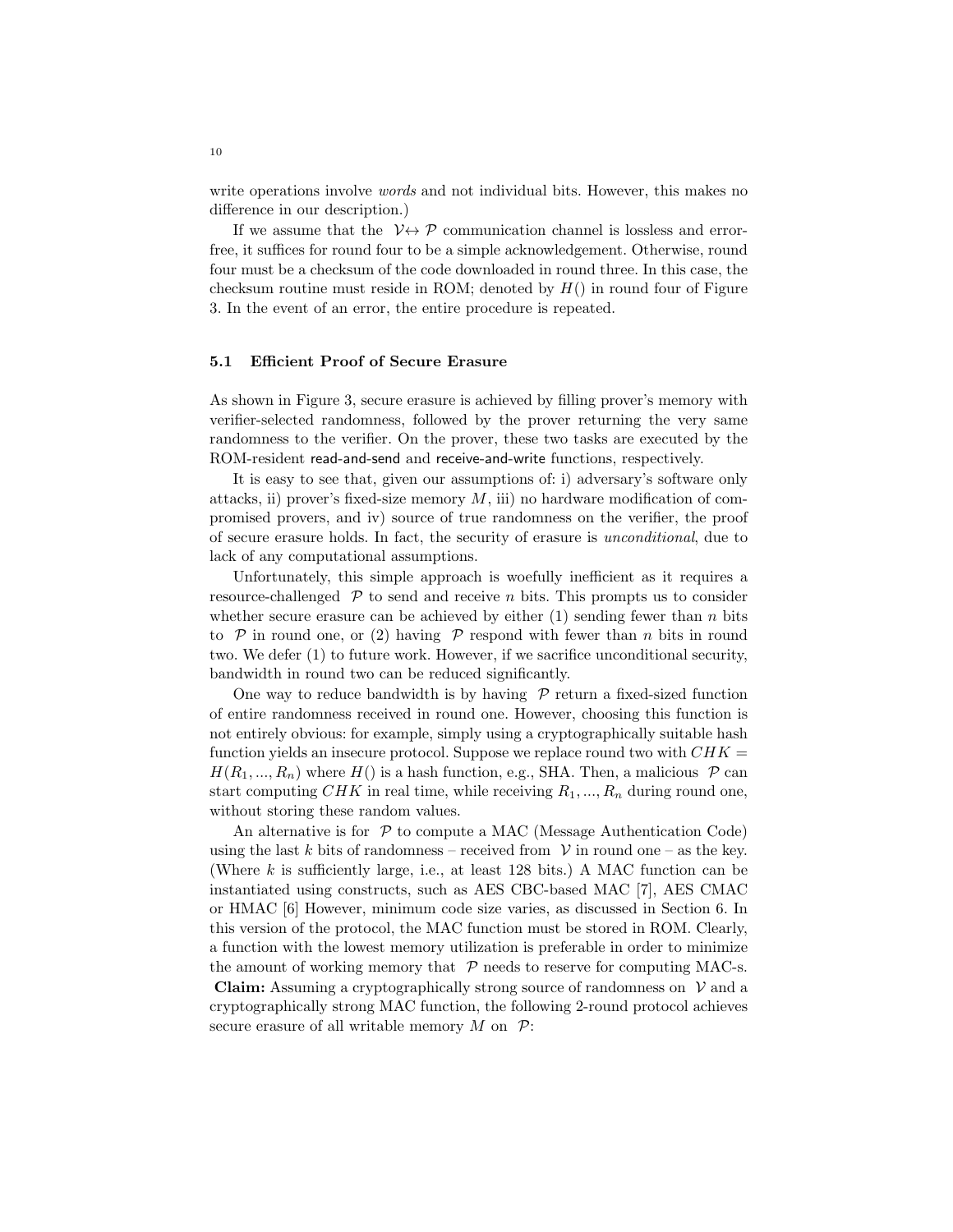|  | $[1]$ $\mathcal{P} \leftarrow \mathcal{V}$ : $R_1, , R_n$ where $K = R_{n-k+1}R_n$ |
|--|------------------------------------------------------------------------------------|
|  | $[2]$ $\mathcal{P} \longrightarrow \mathcal{V}$ : $MAC_K(R_1, , R_{n-k})$          |

where k is the security parameter (bit-size of the MAC key) and K is the k-bit string  $R_{n-k+1},..., R_n$ .

**Proof (Sketch):** Suppose that malicious code  $MC$  occupies  $b > 0$  bits and persists in M after completion of the secure code update protocol. Then, during round one, either: (1) some MAC pre-computation was performed and certain bits (at least b) of  $R_1, ..., R_{n-k}$  were not stored in M, or (2) the bit-string  $R_1, ..., R_{n-k}$  was compressed into a smaller x-bit string  $(x < n-k-b)$ . However, (1) is infeasible since the key K is only communicated to  $P$  at the very end of round one, which precludes any MAC pre-computation. Also, (2) is infeasible since  $R_1, ..., R_{n-k}$  is originates from a cryptographically strong source of randomness and its entropy rules out any compression.  $\Box$ 

Despite its security and greatly reduced bandwidth overhead, this approach is still computationally costly considering that it requires a MAC to be computed over entire *n*-bit memory  $M$ . One way to alleviate its computational cost is by borrowing a technique from [4] that is designed to obtain a probabilistic proof in a Provable Data Possession (PDP) setting discussed in Section 2.3. The PDP scheme in [4] assumes that data outsourced by  $V$  (client) to  $P$  (server) is partitioned into fixed-size m-bit blocks.  $\mathcal V$  generates a sequence of t block indices and a one-time key K which are sent to  $\mathcal{P}$ . The latter is then asked to compute and return a MAC (using  $K$ ) of the t index blocks. In fact, these t indices are not explicitly transferred to  $P$ ; instead,  $V$  supplies a random seed from which  $P$  (e.g., using a hash function or a PRF) generates a sequence of indices.

As shown in [4], this technique achieves detection probability of:  $\mathcal{P} = 1-(1-\mathcal{P})$  $\frac{m}{d}$ <sup>t</sup> where m is the number of blocks that  $V$  did not store (i.e., blocks where malicious code resides), d is the total number of blocks and t is the number of blocks being checked.

Consider a concrete example of a Mica Mote with 128 Kbytes of processor RAM and further 512 Kbytes of data memory, totaling 640 Kbytes. Suppose that block size is 128 bytes and there are thus 5, 120 blocks. If  $\frac{m}{d} = 1\%$ , i.e.,  $m = 51$  blocks, with  $t = 512$ , detection probability amounts to about 99.94%. This represents an acceptable trade-off for applications where the advantage of MAC-ing  $\frac{1}{10}$ -th of verifier memory outweighs the 0.06% chance of residual malicious code and/or data. Figure 4 plots the probability  $t$  for different values of m.

## 5.2 Optimizing Code Update

Recall that, in the base case of Figure 3, round three corresponds to code update. Although, in practice, code size is likely to be less than  $n$ , receiving and storing entire code is a costly step. This motivates the need for shortcuts. Fortunately,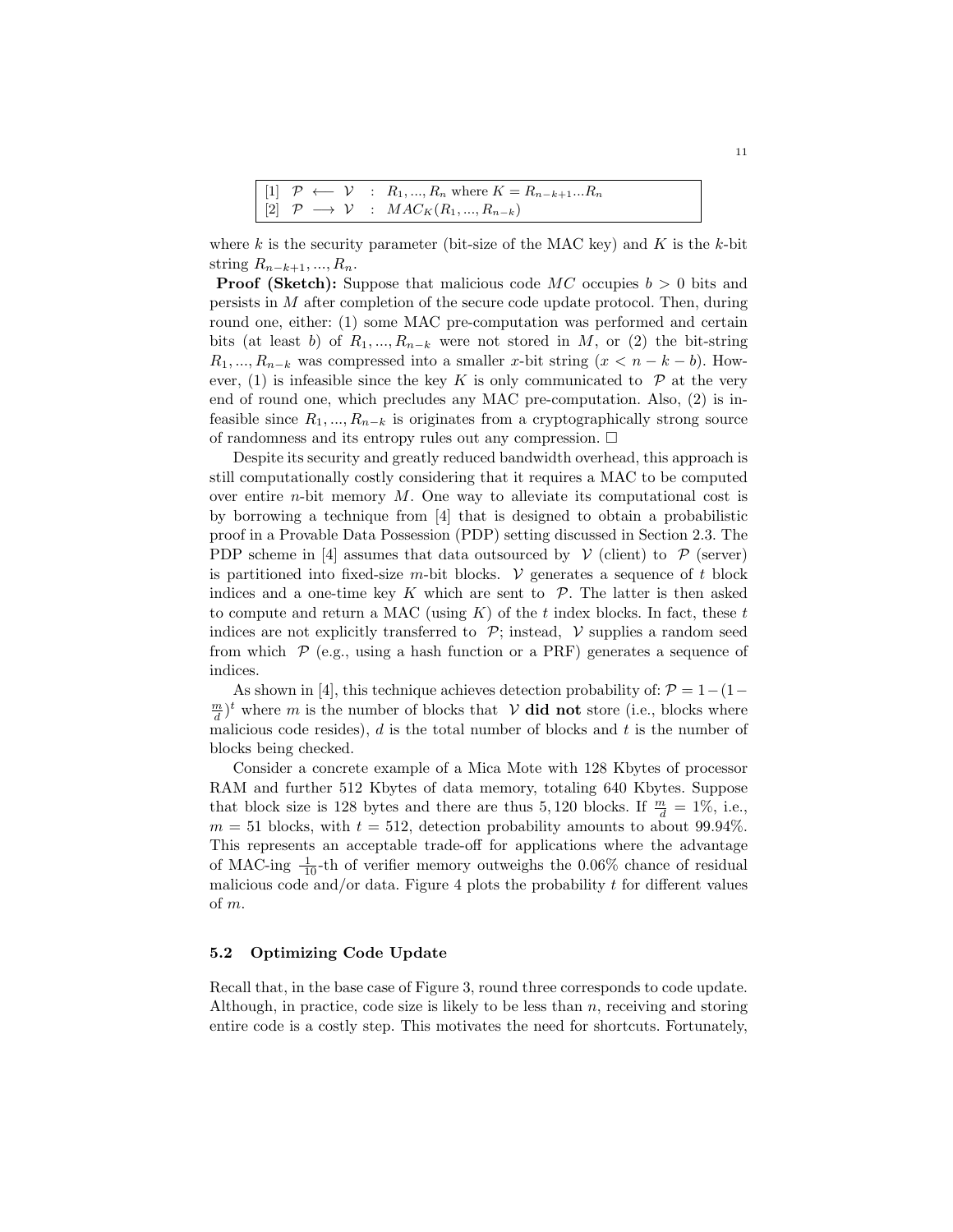

Fig. 4: Probability of detecting memory modifications for  $#$  of checked blocks varying between 256 (5%) and 1024 (20%)

there is one effective and obvious shortcut. The main idea is to replace a random  $(n - k)$ -bit string with the same-length encryption of new code under some key  $K'$ . This way, after round two (whether as in the base case or optimized as in the previous section),  $V$  sends  $K'$  to  $P$  which uses  $K'$  to decrypt the code. The resulting protocol is shown in Figure 5.

$$
\begin{array}{ll}\n[1] \mathcal{P} \leftarrow \mathcal{V} : R_1, ..., R_n \\
[2] \mathcal{P} \rightarrow \mathcal{V} : MAC_K(R_1, ..., R_{n-k}) \\
[3.1] \mathcal{P} \leftarrow \mathcal{V} : K' \\
[3.2] \mathcal{P} : C_1, ..., C_{n-k} = D_{K'}(R_1, ..., R_{n-k}), \\
\text{where } D() \text{ is decryption and } C_1, ..., C_{n-k} \text{ is new code} \\
[4] \mathcal{P} \rightarrow \mathcal{V} : ACK\n\end{array}
$$

Fig. 5: Optimized Protocol

Note again that, since we assume no communication interference and no packet loss or communication errors, the last round is just an acknowledgement, i.e., not a function of decrypted code or  $K'$ . This optimization does not affect the security of our scheme if a secure block cipher is used, since encryption of code  $[C_1, ..., C_{n-k}]$  with key K' is random and unpredictable to the prover before key  $K'$  is disclosed. Hence, the proof in Section 5.1 also holds for this optimized version of the protocol.

## 6 Implementation and Performance Considerations

In order to estimate its performance and power requirements, we implemented PoSE on the ATMEGA128 micro-controller mounted on a MicaZ sensor. Characteristics of this sensor [11] platform relevant to our scheme are: 648KB total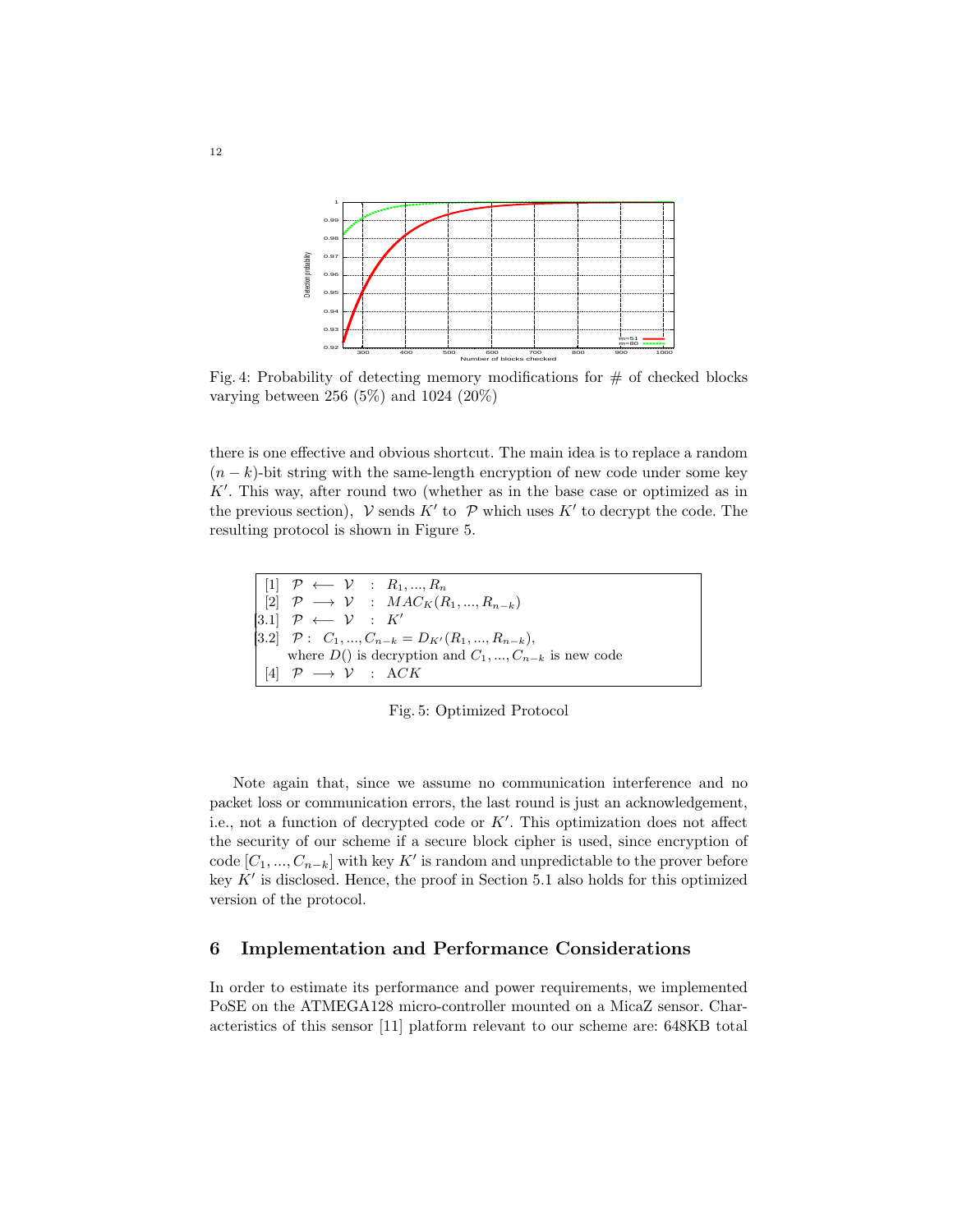programmable memory; 250kbps data rate for the wireless communication channel. The total memory is divided into: 128KB of internal flash; 4KB of internal SRAM; 4KB of configuration EEPROM; 512KB of external flash memory. The application was implemented on TinyOS.

#### 6.1 Performance Evaluation

Three main metrics affect the performance of our scheme and for this reason will be evaluated separately: communication speed; read/write memory access time; computation speed of the message authentication code.

Communication channel throughput The maximum claimed throughput of TI-CC2420 radio chip, as reported in the specifications, is 250kbps, which translates to 31, 250 bytes/sec. This upper-bound is unfortunately quite unattainable and our tests show that, in a realistic scenario, throughput hovers around 11, 000 bytes/sec. The total memory available on a MicaZ is 644KB, including external and internal flash and EEPROM. Our efficient proof of erasure only requires randomness to be sent once, from the verifier to the prover. Then a realistic estimate for the transmission time of the randomness amounts to approximately 59 seconds, as was indeed witnessed in our experimental setup.

Memory Access Another important factor in the performance of PoSE is memory access and write time. Write speed on the internal and external flash memory is  $60KB/sec$  according to specifications. This estimate has also been confirmed by our experiments. Therefore, memory access accounts for only a small fraction of the total run-time.

MAC Computation We evaluated the performance of three different MAC constructs: HMAC-MD5, HMAC-SHA1 and SkipJack in CBC-MAC. Note that, even though there are well-known attacks on MD5 that find chosen-prefix collisions [33], the short-lived nature of the integrity check needed in our protocol rules out attacks that require  $2^{50}$  calls to the underlying compression function. Table 2(a) shows the results: in each case we timed MAC computation over 644KB of memory on MicaZ.

The fact that MD5 is the fastest is not surprising, given that, in our implementation, the code is heavily in-lined, which reduces the number of context switches for function calls while also resulting in increased code size.

## 6.2 Memory Usage

We now attempt to estimate the amounts of code and volatile memory needed to run PoSe. An estimate of code memory needed to run it is necessary to understand ROM size requirements. Furthermore, estimating required volatile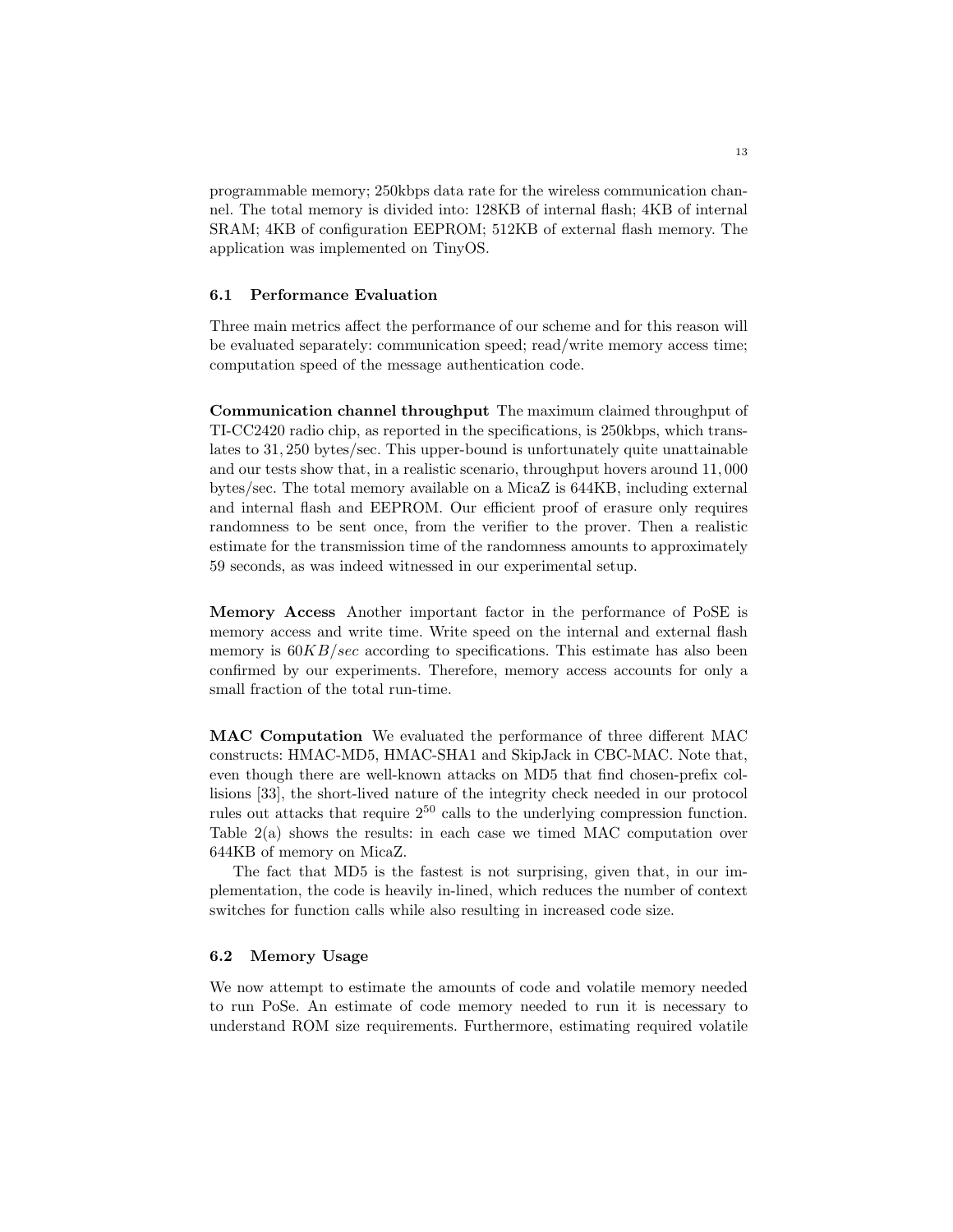memory is critical for the security of the protocol. In fact, in order to correctly follow the protocol, the prover needs a minimal amount of working memory. This memory can not be filled with randomness and hence  $P$  could use it to store arbitrary values. However, by keeping the amount of volatile memory to a minimum we can guarantee that  $P$  can not store both arbitrary values and carry on the necessary computation to complete the protocol.

Since assuring that the amount of volatile memory used in a specific implementation is difficult, one way to minimize effects of volatile memory is to include it in the computation of the keyed MAC (or send it back to  $V$  in the base case). Even though the contents of volatile memory are dynamic, they are entirely depended on the inputs from  $V$ . Therefore, they are essentially deterministic. In this case, the verifier would have to either simulate or re-run the attestation routine to compute the correct (expected) volatile memory contents.

Table 2: MAC constructions on MicaZ. (a) Energy consumption and time

| MAC              |      | Time (sec) Energy $(\mu J/byte)$ |
|------------------|------|----------------------------------|
| HMAC-MD5         | 28.3 |                                  |
| HMAC-SHA1        | 95.  | 3.5                              |
| Skipjack CBC-MAC | 88   | 3.1                              |

(b) Code and working memory required

| MAC              | ROM (bytes) RAM (bytes) |     |
|------------------|-------------------------|-----|
| HMAC-MD5         | 9,728                   | 110 |
| HMAC-SHA1        | 4,646                   | 124 |
| Skipjack CBC-MAC | 2,590                   | 106 |

Code Size To estimate code size, we implemented the base case PoSE protocol in TinyOS. It transmits and receives over the wireless channel using Active Messages. The entire application takes 11, 314 bytes of code memory and 200 bytes of RAM. RAM is needed to hold the necessary data structures along with the stack. Our implementation used regular TinyOS libraries and compiler. Careful optimization would most likely reduce memory consumption.

In the optimized version of PoSE, we also need a MAC housed in ROM. Table 2(b) shows the amount of additional memory necessary to store code and data for various MAC constructions. Finally, Table 3 shows the size of both code and working memory for all presented above.

The reason for MD5 having a larger memory footprint is because, as discussed above, the implementation we used is highly inlined. While this leads to better performance (faster code) it also results in a bigger code size.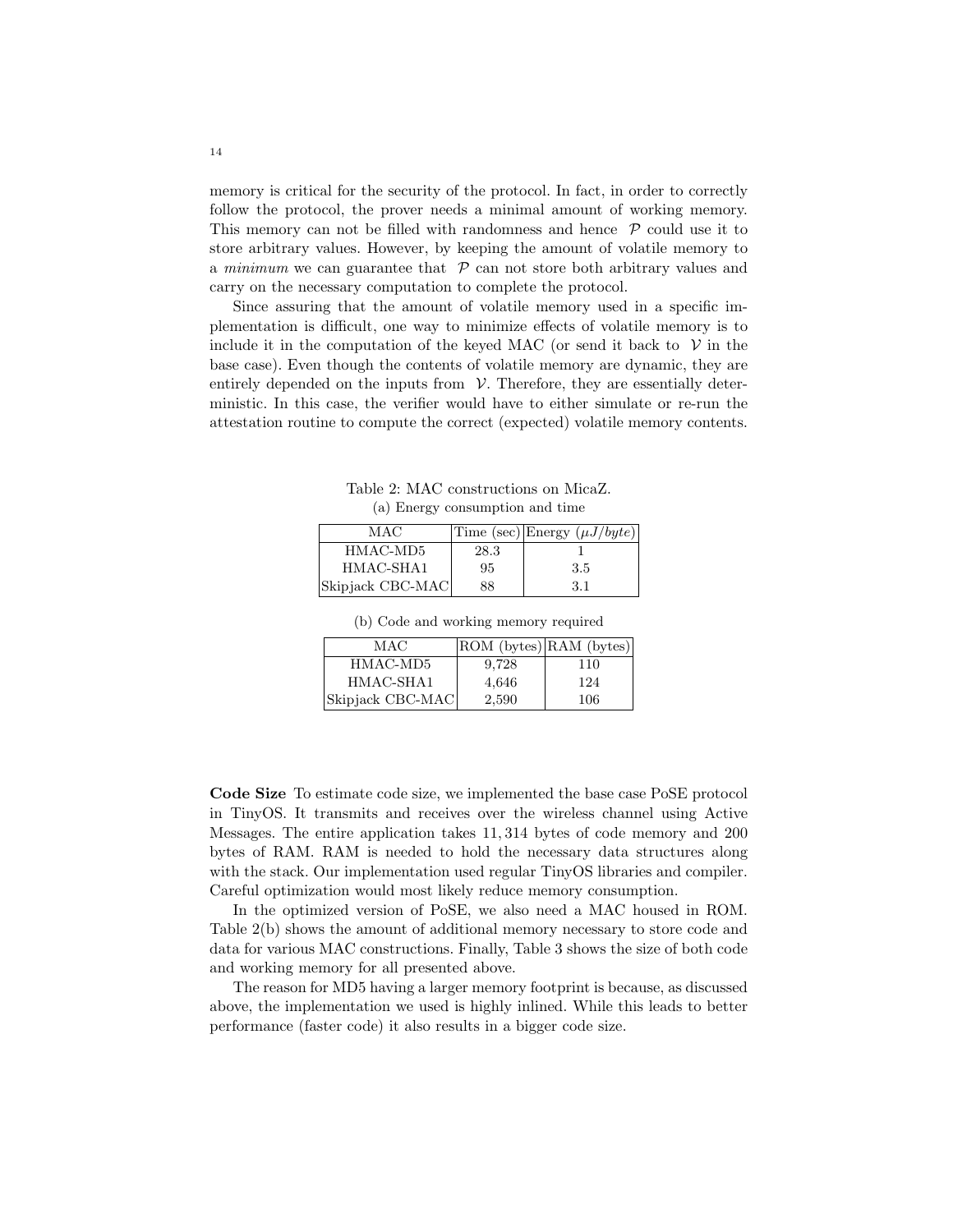Table 3: Code and volatile memory size.

| Protocol        | ROM (bytes) RAM (bytes) |     |
|-----------------|-------------------------|-----|
| PoSE(Base Case) | 11,314                  | 200 |
| PoSE-MD5        | 21,042                  | 264 |
| PoSE-SHA1       | 15,960                  | 274 |
| PoSE-SkipJack   | 13,904                  | 260 |

Memory Mapping In the previous discussion, we have abstracted away from specific architectures by considering a system with uniformly addressable memory space M. However, in formulating this generalization extra care must be taken: in real systems, memory is not uniform, since there can be regions assigned to specific functions, such as memory-mapped registers or I/O buffers. In the former case, changing these memory locations can result in modified registers which, in turn, might cause unintended side effects. In the latter, memory content of I/O buffers might change due to asynchronous and non-deterministic events, such as reception of a packet from a wireless link. When we refer to prover memory  $M$ , we always exclude these special regions of memory. Hence both the verifier and the prover have to know a mapping from the virtual memory M to the real memory. However, this mapping can be very simple, thus not requiring a memory management unit. For example on the Atmel ATMEGA128, as used in the MicaZ, the first 96 bytes of internal SRAM are reserved for memory-mapped register and I/O memory.

#### 6.3 Read-Only Memory

PoSE needs a sufficient amount of read-only memory (ROM) to store the routines (read-and-send, receive-and-write and, in its optimized version, MAC) needed to run the protocol. While the use of mask ROM has always been prominent in embedded devices, recently, due to easier configuration, flash memory has supplanted cheaper mask ROM.

However, there are other means to obtain read-only memory using different and widely available technologies. For example, ATMEGA128 [5] allows a portion of its flash memory to be locked in order to prevent overwriting. Even though the size of this lockable portion of memory is limited to 4KB, this feature shows the feasibility of such an approach on current embedded devices. Note that, once locked, the memory portion cannot be unlocked unless an external JTAG debugger is attached to unset the lock bit.

Moreover, ATMEGA128 has so-called *fuse bits* that, once set, cannot be restored without unpacking the MCU and restoring the fuse. This clearly illustrates that the functionalities needed to have secure read-only memory are already present in commodity hardware.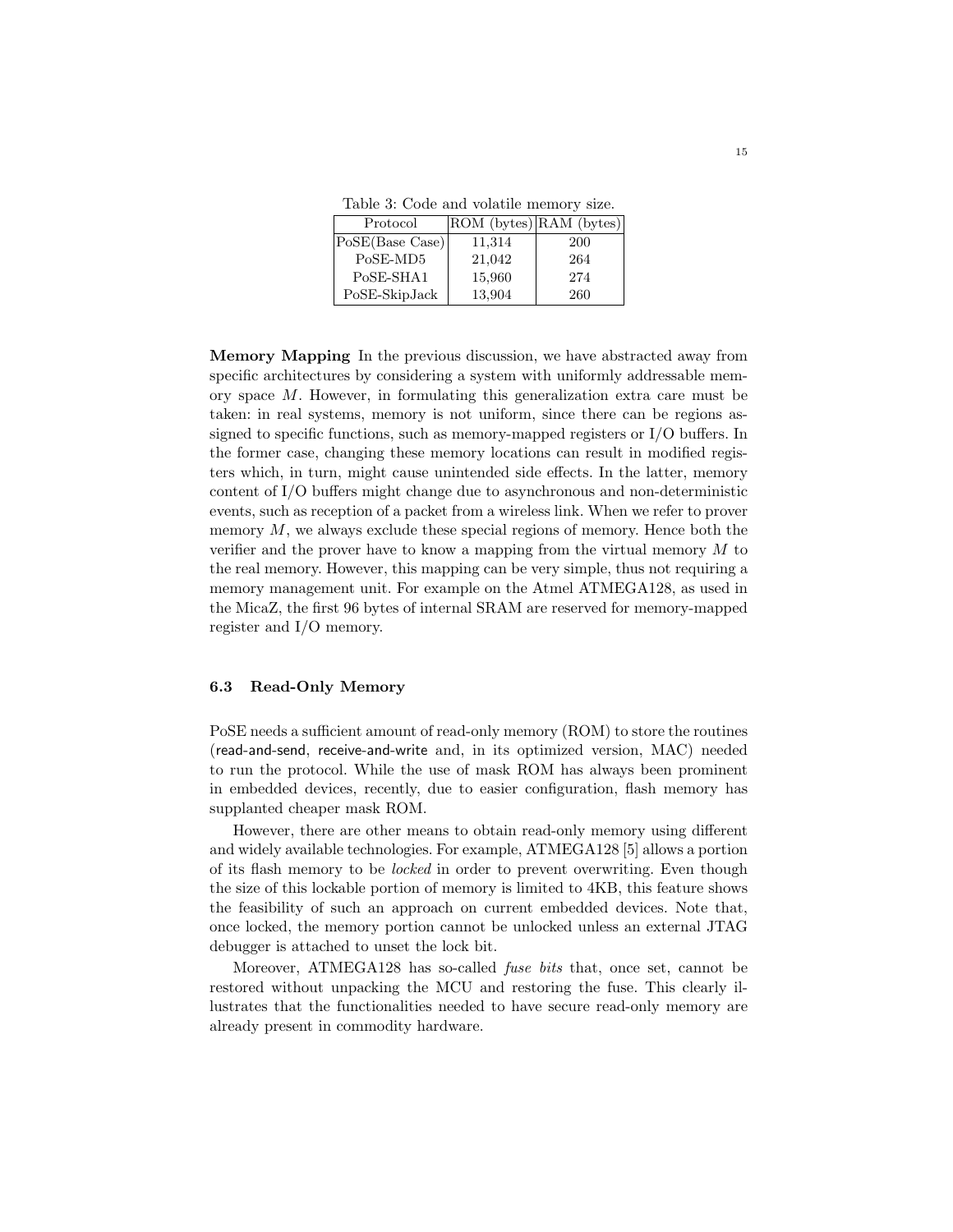Another way to achieve the same goal would be to use one-time programmable (OTP) memory. Although this memory is less expensive than flash, it still offers some flexibility over conventional ROM.

## 7 Limitations and Challenges

In this paper, our design was guided mainly by the need to obtain clear security guarantees and not to maximize efficiency and performance. Specifically, we aimed to explore whether remote attestation without secure hardware is possible at all. Hence, PoSE-based protocols (even the optimized ones) have certain performance drawbacks. In particular, the first protocol round is the most resource-consuming part of all proposed protocols. The need to transmit, receive and write  $n$  bits is quite expensive. It remains to be investigated whether it is possible to achieve same security guarantees with a more efficient design.

In terms of provable security, our discussion of Proofs-of-Secure-Erasure (PoSE-s) has been rather light-weight. A more formal treatment of the PoSE primitive needs to be undertaken. (The same holds for the multi-prover extension described in Appendix A).

Furthermore, we have side-stepped the issue of verifier authentication. However, in practice,  $V$  must certainly authenticate itself to  $P$  before engaging in any PoSE-like protocol. This would entail additional requirements (e.g., storage of  $V$ 's public key in  $\mathcal{P}$ 's ROM) and raise new issues, such as exactly how (possibly compromised)  $\mathcal P$  can authenticate  $\mathcal V$ ?

Another future direction for improving our present work is by giving the adversary the capability of attacking our protocol with another device (not just the actual prover). This device would try to aid the prover in computing the correct responses in the protocol and pass the PoSE. Assuming wireless communication, one way for verifier to prevent the prover from communicating with another malicious device is is by actively jamming the prover.

Jamming can be used to selectively allow the prover to complete the protocol, while preventing it from communicating with any other party. Any attempt to circumvent jamming by increasing transmission power can be limited by using readily available hardware. For example, the CC2420 radio, present on the MicaZ, supports transmission power control. Thresholds can be set for the Received Signal Strength (RSS),  $RSS_{min}$  and  $RSS_{max}$ , such that only frames with  $RSS \in [RSS_{min}, RSS_{max}]$  are accepted and processed. This is enforced in hardware by the radio chip. Hence, if the verifier wants to make sure that the prover does not communicate, it can simply emit a signal with  $RSS > RSS_{max}$ . This approach is similar to the one employed in [22], albeit, in a different setting.

## 8 Conclusions

This paper considered secure erasure, secure code update and remote attestation in the context of embedded devices. Having examined prior attestation ap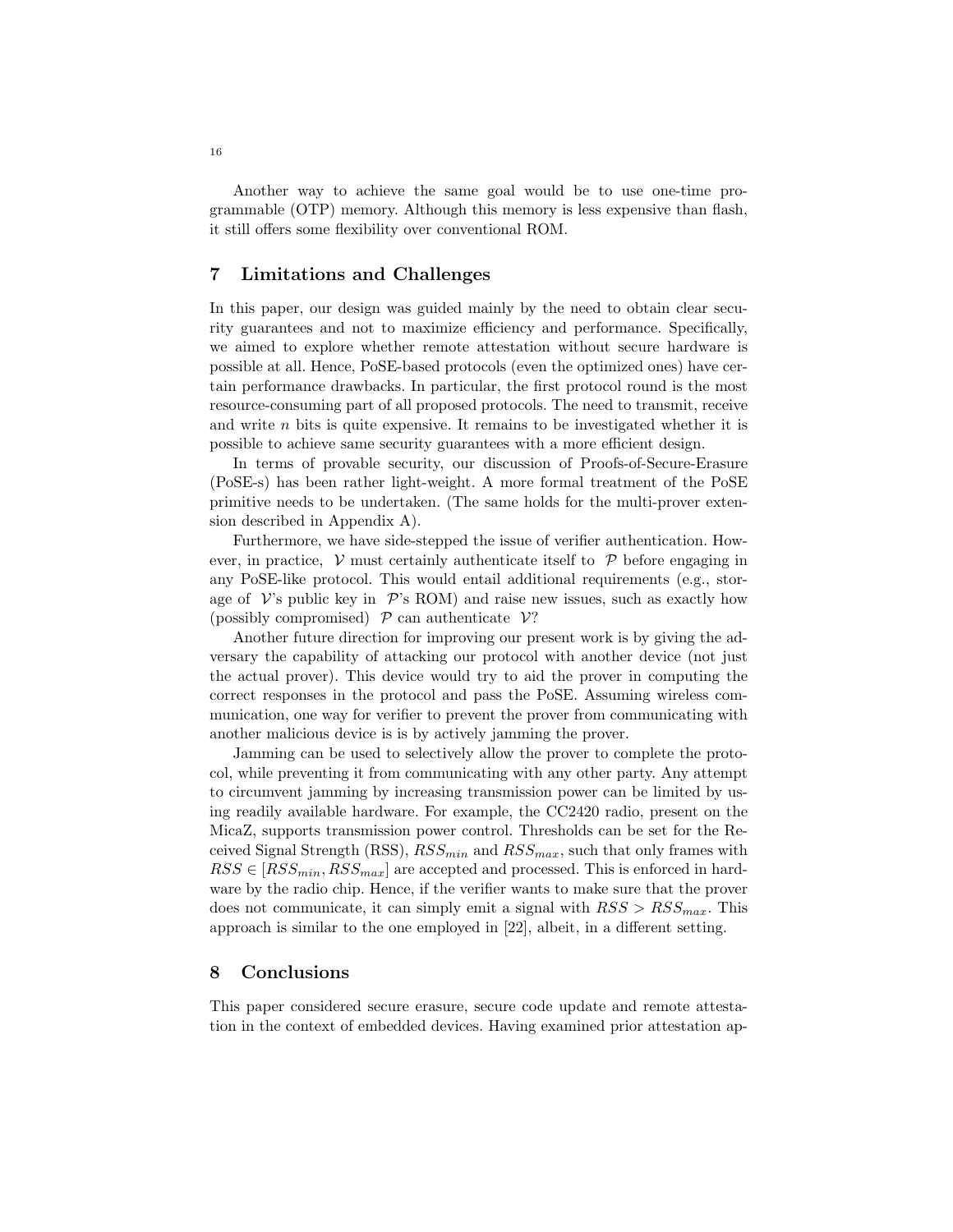proaches (both hardware- and software-based), we concluded that the former is too expensive, while the latter – too uncertain. We then explored an alternative approach that generalized the attestation problem to remote code update and secure erasure. Our approach, based on Proofs-of-Secure-Erasure relies neither on secure hardware nor on tight timing constraints. Moreover, although not particularly efficient, it is viable, secure and offers some promise for the future. We also assess the feasibility of the proposed method in the context of commodity sensors.

## Acknowledgments

We thank ESORICS'10 anonymous reviewers for their comments. We are also grateful to Ivan Martinovic, Claude Castelluccia, Aurelien Francillon and Brian Parno for their comments on early drafts of this paper. Research presented in this paper was supported, in part, by the European Commission-funded STREP WSAN4CIP project, under grant agreement ICT-225186. All views and conclusions contained herein are those of the authors and should not be interpreted as representing the official policies or endorsement of the WSAN4CIP project or the European Commission.

## References

- 1. Anderson, R., and Kuhn, M. Tamper resistance a cautionary note. In In Proceedings of the Second Usenix Workshop on Electronic Commerce (1996).
- 2. Arbaugh, W. A., Farber, D. J., and Smith, J. M. A secure and reliable bootstrap architecture. In SP '97: Proceedings of the 1997 IEEE Symposium on Security and Privacy (Washington, DC, USA, 1997), IEEE Computer Society, p. 65.
- 3. Ateniese, G., Burns, R., Curtmola, R., Herring, J., Kissner, L., Peterson, Z., and Song, D. Provable data possession at untrusted stores. In CCS '07: Proceedings of the 14th ACM conference on Computer and communications security (New York, NY, USA, 2007), ACM, pp. 598–609.
- 4. Ateniese, G., Di Pietro, R., Mancini, L. V., and Tsudik, G. Scalable and efficient provable data possession. In  $SecureComm$  '08: Proceedings of the 4th international conference on Security and privacy in communication networks (New York, NY, USA, 2008), ACM, pp. 1–10.
- 5. Atmel Corporation. Atmega128 datasheet. http://www.atmel.com/atmel/ acrobat/doc2467.pdf.
- 6. Bellare, M., Canetti, R., and Krawczyk, H. Keying hash functions for message authentication. In CRYPTO '96: Proceedings of the 16th Annual International Cryptology Conference on Advances in Cryptology (London, UK, 1996), Springer-Verlag, pp. 1–15.
- 7. Bellare, M., Kilian, J., and Rogaway, P. The security of cipher block chaining. In CRYPTO '94: Proceedings of the 14th Annual International Cryptology Conference on Advances in Cryptology (London, UK, 1994), Springer-Verlag, pp. 341–358.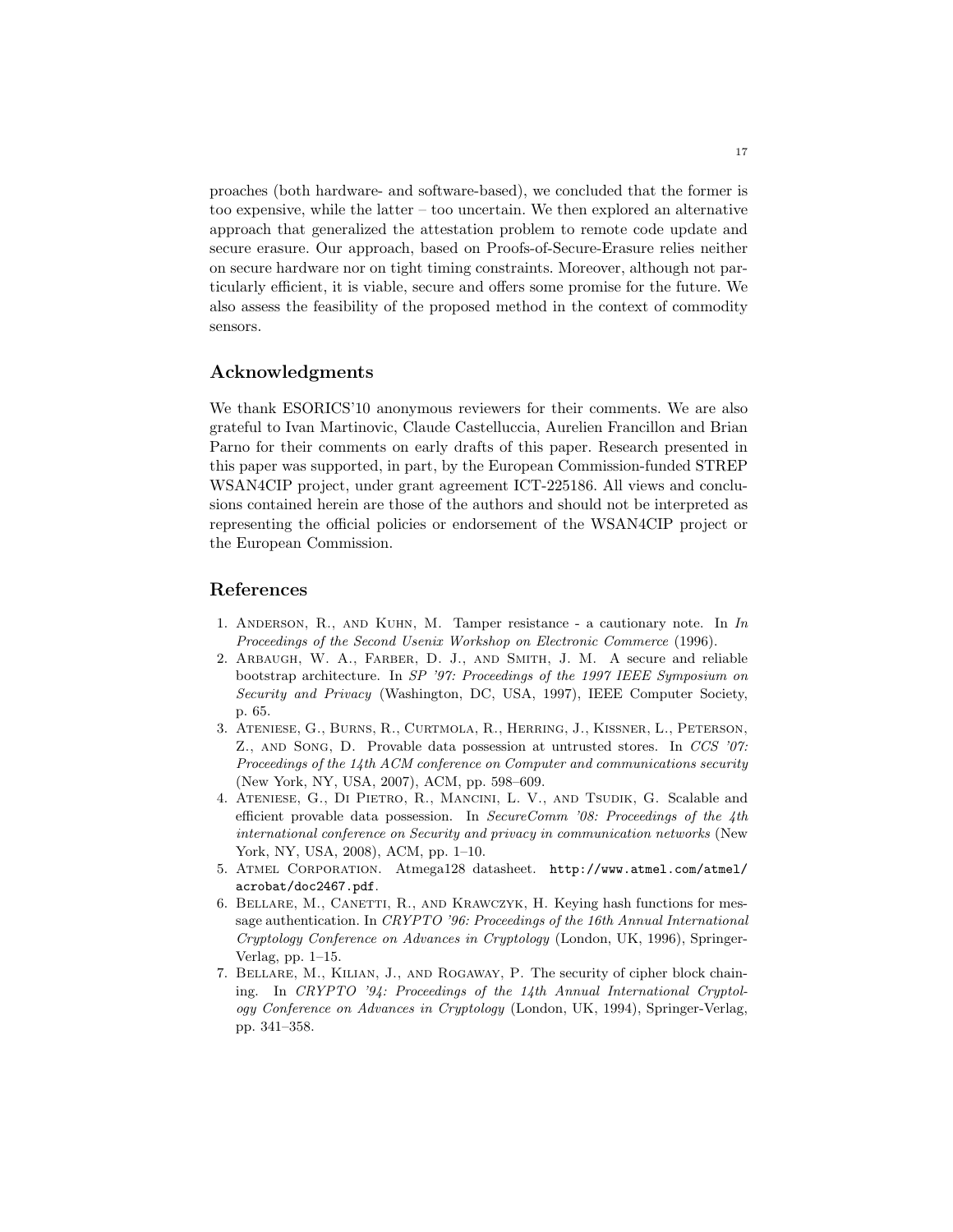- 8. Cachin, C., and Maurer, U. Unconditional security against memory-bounded adversaries. In In Advances in Cryptology CRYPTO 97, Lecture Notes in Computer Science (1997), Springer-Verlag, pp. 292–306.
- 9. Castelluccia, C., Francillon, A., Perito, D., and Soriente, C. On the difficulty of software-based attestation of embedded devices. In CCS 09: Proceedings of 16th ACM Conference on Computer and Communications Security (November 2009).
- 10. Choi, Y.-G., Kang, J., and Nyang, D. Proactive code verification protocol in wireless sensor network. In ICCSA 07: Proceedings of the International Conference on Computational Science and Its Applications (2007), O. Gervasi and M. L. Gavrilova, Eds., vol. 4706 of Lecture Notes in Computer Science, Springer.
- 11. Crossbow Technology Inc. Micaz datasheet. http://www.xbow.com/ Products/Product\_pdf\_files/Wireless\_pdf/MICAz\_Datasheet.pdf.
- 12. England, P., Lampson, B., Manferdelli, J., Peinado, M., and Willman, B. A trusted open platform. IEEE Computer 36, 7 (2003).
- 13. Flammini, F., Gaglione, A., Mazzocca, N., Moscato, V., and Pragliola, C. Wireless sensor data fusion for critical infrastructure security. In CISIS 08: Proceedings of the International Workshop on Computational Intelligence in Security for Information Systems (October 2008).
- 14. Francillon, A., and Castelluccia, C. Code injection attacks on Harvardarchitecture devices. In CCS 08: Proceedings of the 15th ACM Conference on Computer and Communications Security (2008), P. Ning, P. F. Syverson, and S. Jha, Eds., ACM.
- 15. Goodspeed, T. Exploiting wireless sensor networks over 802.15.4. In Texas Instruments Developper Conference (2008).
- 16. Gratzer, V., and Naccache, D. Alien vs. quine. IEEE Security and Privacy 5 (2007), 26–31.
- 17. Hu, W., Corke, P., Shih, W. C., and Overs, L. secfleck: A public key technology platform for wireless sensor networks. In EWSN (2009), vol. 5432 of Lecture Notes in Computer Science, Springer.
- 18. Jakobsson, M., and Johansson, K.-A. Assured detection of malware with applications to mobile platforms. Tech. rep., DIMACS, February 2010. available at http://dimacs.rutgers.edu/TechnicalReports/TechReports/2010/2010-03.pdf.
- 19. Juels, A., and Kaliski, Jr., B. S. Pors: proofs of retrievability for large files. In CCS '07: Proceedings of the 14th ACM conference on Computer and communications security (New York, NY, USA, 2007), ACM, pp. 584–597.
- 20. Kennell, R., and Jamieson, L. H. Establishing the genuinity of remote computer systems. In SSYM'03: Proceedings of the 12th conference on USENIX Security Symposium (Berkeley, CA, USA, 2003), USENIX Association, pp. 21–21.
- 21. Kil, C., Sezer, E. C., Azab, A. M., Ning, P., and Zhang, X. Remote attestation to dynamic system properties: Towards providing complete system integrity evidence. In DSN 09: Proceedings of the 39th IEEE/IFIP Conference on Dependable Systems and Networks (June 2009).
- 22. Martinovic, I., Pichota, P., and Schmitt, J. B. Jamming for good: a fresh approach to authentic communication in wsns. In WiSec '09: Proceedings of the second ACM conference on Wireless network security (New York, NY, USA, 2009), ACM, pp. 161–168.
- 23. Park, T., and Shin, K. G. Soft tamper-proofing via program integrity verification in wireless sensor networks. IEEE Trans. Mob. Comput. 4, 3 (2005).

18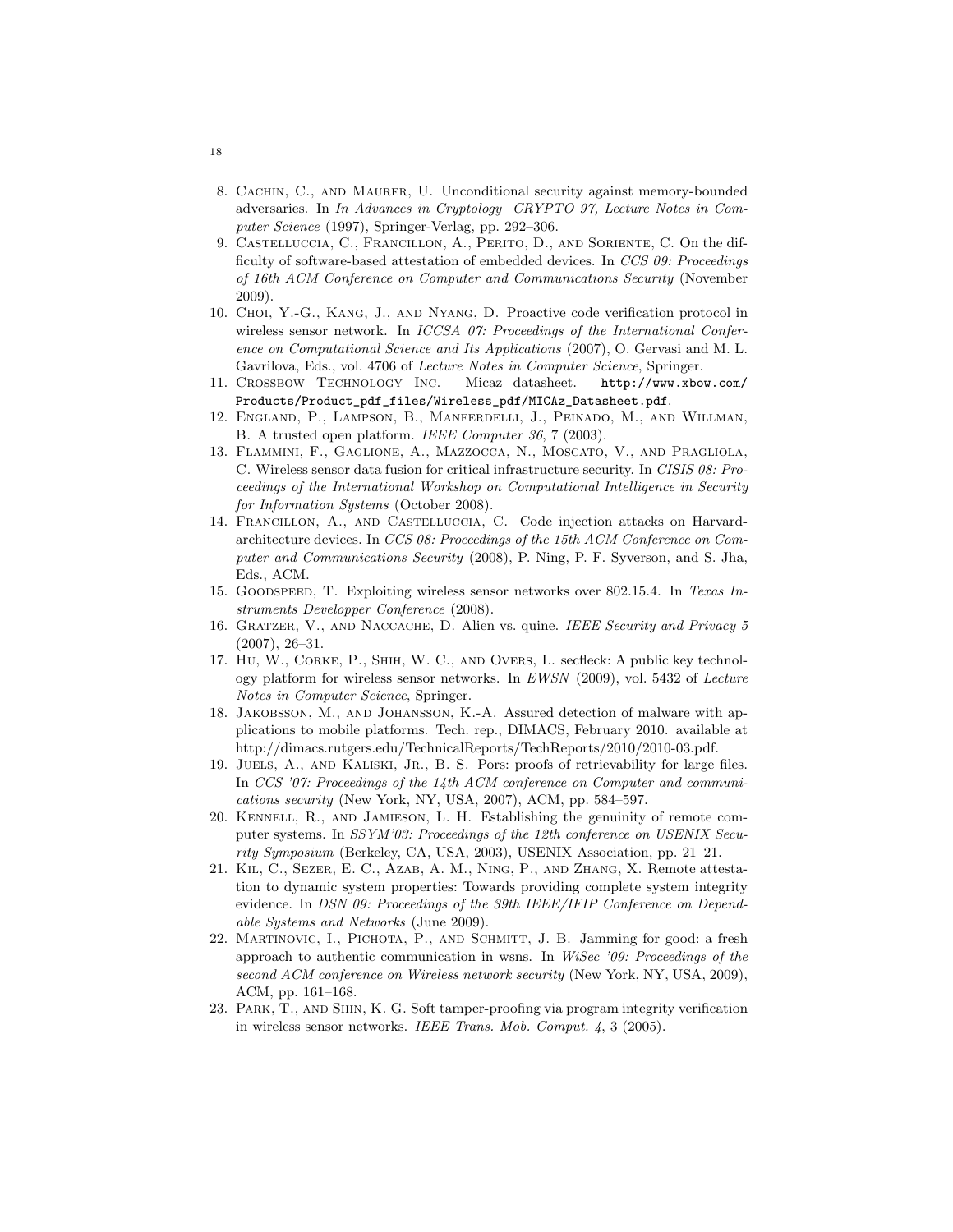- 24. Roman, R., Alcaraz, C., and Lopez, J. The role of wireless sensor networks in the area of critical information infrastructure protection. Inf. Secur. Tech. Rep. 12, 1 (2007), 24–31.
- 25. Sailer, R., Zhang, X., Jaeger, T., and van Doorn, L. Design and implementation of a tcg-based integrity measurement architecture. In SSYM'04: Proceedings of the 13th conference on USENIX Security Symposium (Berkeley, CA, USA, 2004), USENIX Association, pp. 16–16.
- 26. Seshadri, A., Luk, M., and Perrig, A. SAKE: Software attestation for key establishment in sensor networks. In DCOSS '08: Proceedings of the 4th IEEE international conference on Distributed Computing in Sensor Systems (2008).
- 27. Seshadri, A., Luk, M., Perrig, A., van Doorn, L., and Khosla, P. SCUBA: Secure code update by attestation in sensor networks. In WiSe '06: Proceedings of the 5th ACM workshop on Wireless security (2006), ACM.
- 28. Seshadri, A., Luk, M., Shi, E., Perrig, A., van Doorn, L., and Khosla, P. Pioneer: verifying code integrity and enforcing untampered code execution on legacy systems. In SOSP '05: Proceedings of the twentieth ACM symposium on Operating systems principles (2005), ACM.
- 29. Seshadri, A., Perrig, A., van Doorn, L., and Khosla, P. K. SWATT: SoftWare-based ATTestation for embedded devices. In IEEE Symposium on Security and Privacy (2004), IEEE Computer Society.
- 30. Shacham, H. The geometry of innocent flesh on the bone: Return-into-libc without function calls (on the x86). In CCS '07: Proceedings of the 14th ACM conference on Computer and Communications Security (2007), ACM.
- 31. Shaneck, M., Mahadevan, K., Kher, V., and Kim, Y. Remote software-based attestation for wireless sensors. In ESAS (2005).
- 32. Shankar, U., Chew, M., and Tygar, J. D. Side effects are not sufficient to authenticate software. In Proceedings of the 13th USENIX Security Symposium (August 2004).
- 33. Stevens, M., Lenstra, A., and Weger, B. Chosen-prefix collisions for md5 and colliding x.509 certificates for different identities. In EUROCRYPT '07: Proceedings of the 26th annual international conference on Advances in Cryptology (Berlin, Heidelberg, 2007), Springer-Verlag, pp. 1–22.
- 34. TRUSTED COMPUTING GROUP. Specifications.
- 35. Yang, Y., Wang, X., Zhu, S., and Cao, G. Distributed software-based attestation for node compromise detection in sensor networks. In SRDS (2007), IEEE Computer Society.

## A: Dealing with Multiple Devices

Thus far, in this paper we assumed one-on-one operation: one prover and one verifier. However, in practice, embedded devices are often deployed in groups and in relative proximity (and density) among them, e.g., Wireless Sensor Networks (WSNs). If the task at hand is to perform code attestation or update of multiple proximate devices, our approach can be easily extended to support this setting and, at the same time, obtain a significant efficiency gain. The main observation is that, if the verifier can communicate with  $t > 1$  devices at the same time (i.e., via broadcast), download of randomness in the first round of our protocol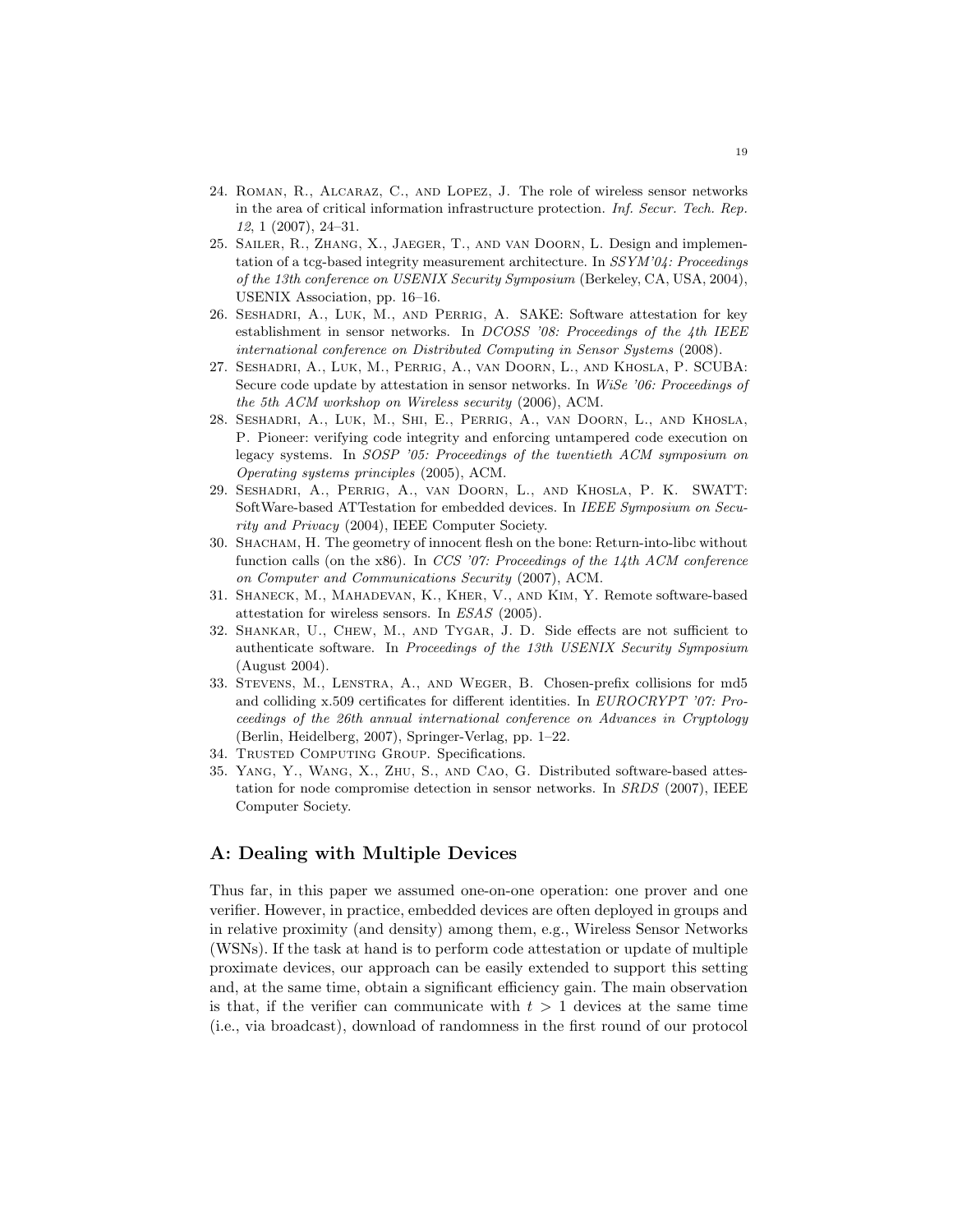– which represents the most time-consuming part of the protocol – can be done in parallel for all devices within the verifier's communication range. Of course, in order to receive replies the verifier has to be within communication range of all t provers.

At the same time, parallel code update of multiple devices prompts us to re-examine the adversarial model. In the one-on-one setting, it makes sense to assume radio silence, i.e., the fact that, during the protocol, the prover device is not communicating with any party other than the verifier, and no other (third) device is transmitting any information that can be received by either the prover or the verifier. Note that the term adversary refers collectively to any compromised devices running malicious code as well as any extraneous devices physically controlled by the adversary. However, the one-on-one setting does not preclude the adversary from over-hearing communication between the prover and the verifier, i.e., eavesdropping on protocol messages. We claim that this has no bearing on security, since each protocol involves a distinct stream of randomness.

In contrast, when multiple parallel (simultaneous) provers are involved, the situation changes. In particular, we need to take into account that possibility that one or more of the t provers is running malicious code. Suppose that a malicious code-running prover  $\mathcal{P}_x$ . Then, if we naïvely modify our protocol from Figure 5 as shown in Figure 6, the resulting protocol is insecure. The reason for the lack of security is simple: suppose that  $\mathcal{P}_x$  ignores the message in round 1.0 and does not store verifier-supplied randomness. Then, in round 2.0,  $\mathcal{P}_x$  over-hears and records a reply –  $MAC_K(R_1, ..., R_{n-k})$  – from an honest prover  $\mathcal{P}_1$ . Clearly,  $\mathcal{P}_x$  can just replay this  $MAC$  and thus convince the verifier of having received and stored the randomness from message 1.0.

Assume reachable provers  $\mathcal{P}_1, ..., \mathcal{P}_t$  and  $1 \leq j \leq t$ [1.0]  $\mathcal{P}_j \Longleftarrow \mathcal{V} : R_1, ..., R_n$  where  $K = R_{n-k}, ..., R_n$  $[2.0]$   $\mathcal{P}_j \longrightarrow \mathcal{V}$  :  $MAC_K(R_1, ..., R_{n-k})$  $[3.1]$   $\mathcal{P}_j \leftarrow \mathcal{V}$  :  $k'$  $\begin{bmatrix} 3.2 & P_j : C_1, ..., C_{n-k} = D_{K'}(R_1, ..., R_{n-k}) \end{bmatrix}$  $[4.0]$   $\mathcal{P}_j \longrightarrow \mathcal{V}$  : ACK

Fig. 6: Insecure Multi-Prover Protocol

The above discussion leads us to amend the adversarial model as follows: the adversary is allowed to record any portion of the protocol. However, for fear of being detected, it is not allowed to transmit anything that is not part of the protocol. In particular, during the protocol, none of the (potentially compromised) t provers can transmit anything that is not part of the protocol. And, no extraneous entity can transmit anything to any of the t provers.